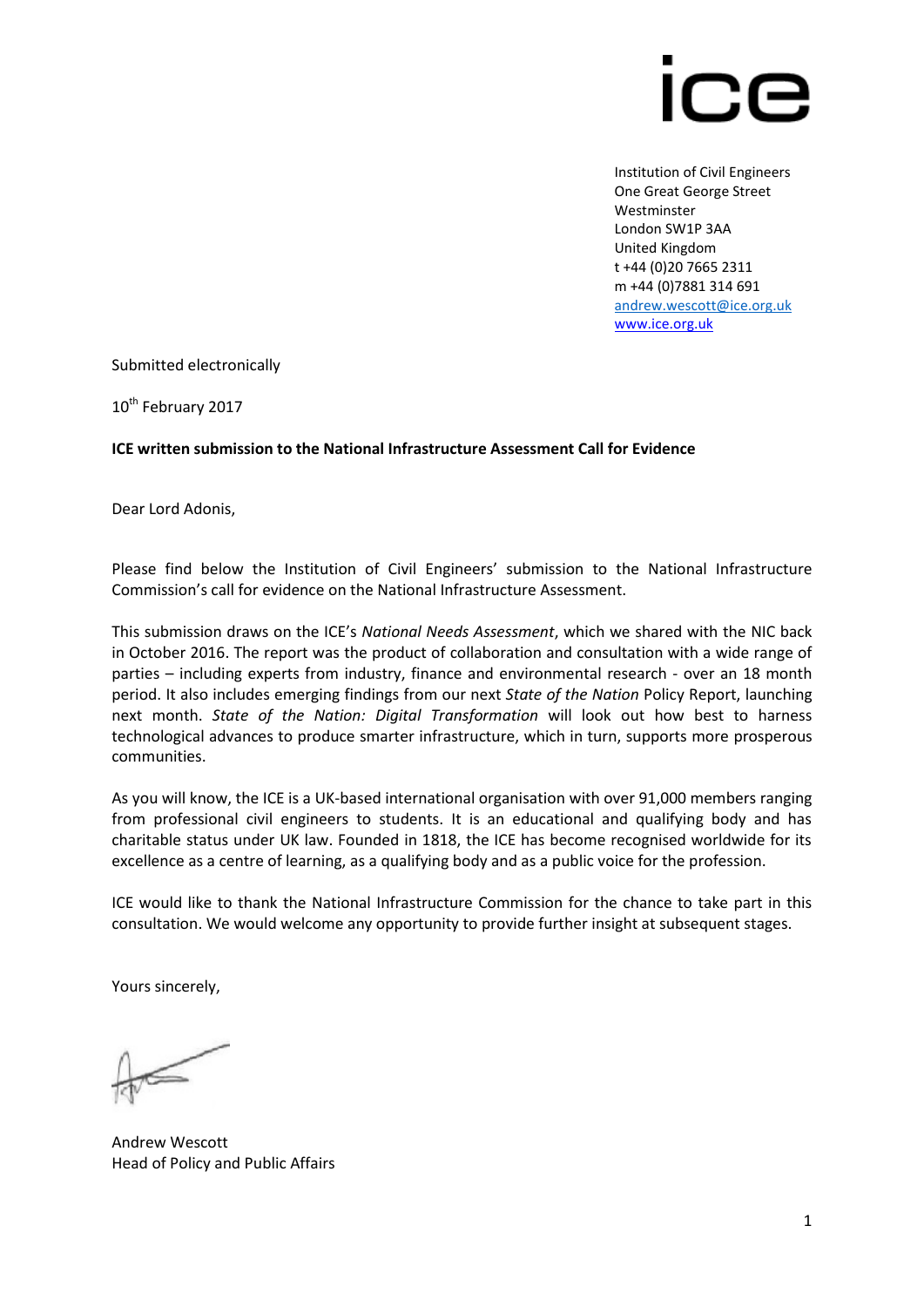

#### **ICE Submission to the NIC's Call for Evidence on the National Infrastructure Assessment**

*1. What are the highest value infrastructure investments that would support long-term sustainable growth in your city or region? Note: this can apply to national, regional or local infrastructure, where you consider it would best support sustainable growth in your city or region in practice. Considerations of "highest value" should include benefits and costs, as far as possible taking a comprehensive view of both. "Long-term" refers to the horizon to 2050 and should exclude projects that are already in the pipeline.*

Modern societies depend on infrastructure to sustain their quality of life and business competitiveness. Our advanced economy increasingly relies on connectivity – bringing people together physically and virtually to innovate and trade. Infrastructure is not a series of stand-alone assets. It delivers benefits through complex networks. We explore the opportunities derived by managing the network interdependently later in this submission.

#### *3. How should infrastructure be designed, planned and delivered to create better places to live and work? How should the interaction between infrastructure and housing be incorporated into this?*

Some of the greatest opportunities for innovation are in people's homes and workplaces – working and socialising with ultra-fast digital connectivity that removes a need to travel, smarter use of energy and storage which can be balanced with intermittent renewable energy supplies, energy generation with cheap photovoltaic cells, drastic reductions in demand for heating and cooling through intelligent design and retrofit, re-use of rainwater and sewage, resource recovery from solid waste – these are all opportunities that should be harnessed in new and retrofitted buildings.

Opportunities to reduce demand for water through recycling and reuse are currently not cost effective at a household scale but are being realised at community level.

We must reduce the cost of building and operating infrastructure. Innovation and training will be key. Use of offsite manufacturing and building information modelling (BIM) can reduce construction costs and provide data packages that are shared across multiple projects. Sensor technology will streamline new construction (with significant cost savings) and improve the whole life approach to maintenance and asset management. This technology can cut the cost of maintenance by identifying leaks in water mains and gaps in the thermal insulation of houses, for example. There are many other examples of advances in sensor technology leading to significant cost savings of new construction and of management and maintenance of infrastructure.

*4. What is the maximum potential for demand management, recognising behavioural constraints and rebound effects? Note: "demand management" includes smart pricing, energy efficiency, water efficiency and leakage reduction. "Rebound effects" refer to the tendency for demand to increase when measures aimed at reducing or spreading demand also lead to lower prices or reduced congestion, undoing at least some of any demand reduction. For example, if smart meters reduce the cost of electricity in off-peak periods, this could lead to greater energy consumption overall, where a large number of individuals or firms take advantage of these lower prices by increasing their total usage.*

Demand management for the UK's economic infrastructure needs can be achieved through strategic decisions concerning the location of new housing delivery and technical measures in building design. Concentrating new housing development in locations offering easy access to public modes of transport serves as a form of demand management in the transportation sector. Increased use of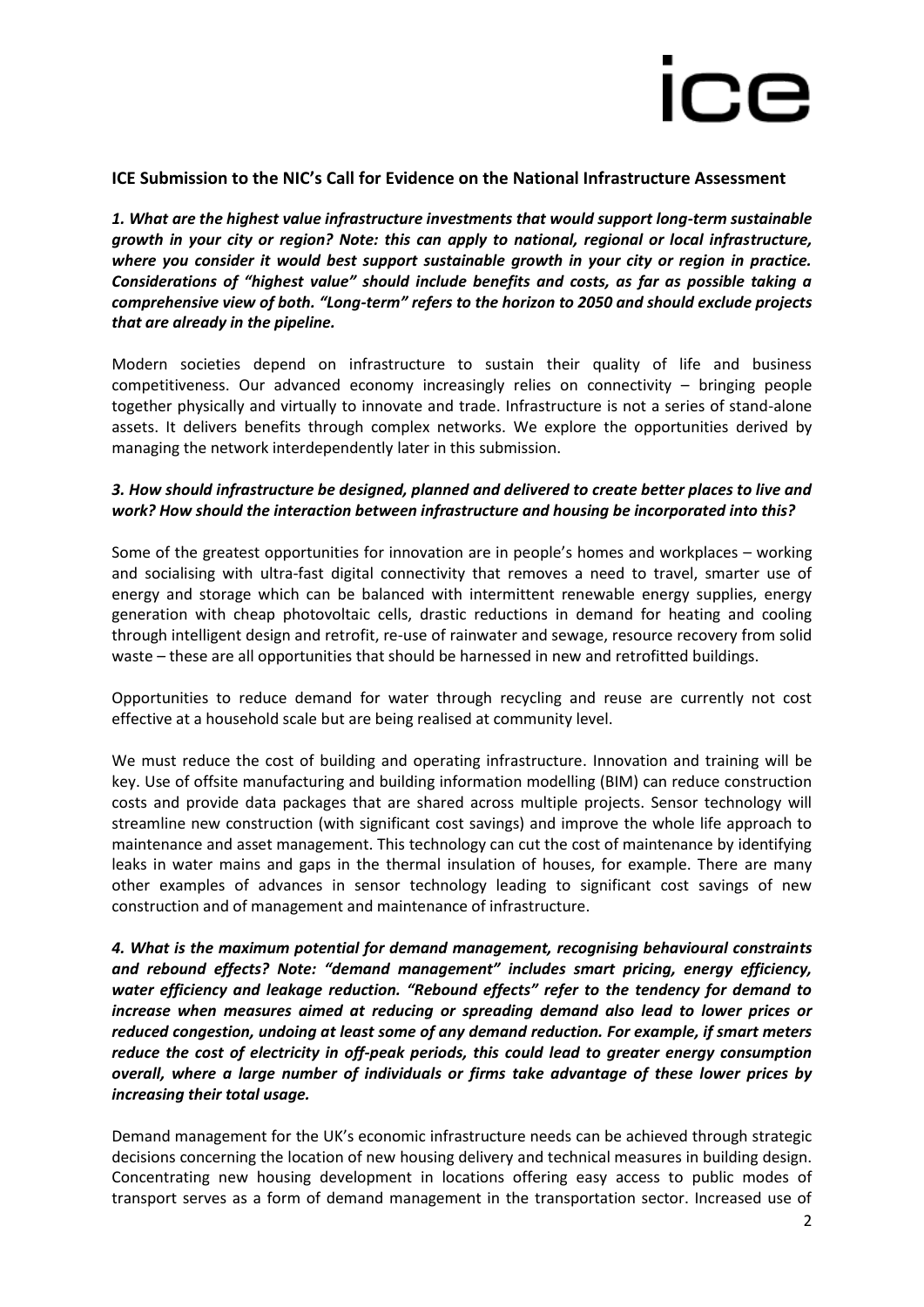

urban and suburban public transportation contributes to an overall reduction in transport congestion and help to decarbonise the national transportation system and reduce environmental impacts such as air pollution.

The design and construction of housing offers potential to contribute to energy, mitigating energy demand and production of waste. Construction methods can be designed to maximise re-use and recycling of materials and minimise waste, contributing to the circular economy agenda. Use of alternative fuels to natural such as biogas and hydrogen, combined with district heating and to the decarbonisation of the energy sector, whilst thermal efficiency measures (e.g. insulation) reduce overall demand for energy.

The need for density in new developments should be balanced with provision of green infrastructure, which acts to reduce the urban heat-island effect and store carbon. 'Whole house solutions' or 'smart homes' – could include power-to-heat systems and stationary battery storage technologies - that enable the consumer to export electricity when it is economically advantageous to do so. The housing sector's potential contribution to energy demand is likely to increase in the future as working patterns shift away from offices to (potentially less efficient) individual homes.

In the long term, new housing development could contribute to mitigating the regional imbalance in UK transport congestion and water demand, if new developments are utilised to create new opportunities in the water rich, less populated north and west. Spatially rebalancing the UK's economy is a multifaceted task requiring significant and varied investment and political commitment - including transport infrastructure - to promote a more even distribution of employment opportunities. Nevertheless, the provision of high quality housing facilitating development of places and communities is integral to the rebalancing agenda.

Housing delivery also presents the opportunity for providers of digital infrastructure to exploit economies of scale, facilitating the deployment of new to market and often very expensive technologies where dense population allows access by a large quantity of early adopters. In order to fully realise cross-sectoral benefits offered by the housing sector, measures must be implemented in the existing housing stock which will form the majority of the UK's housing to 2050. Existing stock can be retrofitted to enhance demand management in energy (insulation, electric heat, smart systems) and flood risk, water and wastewater (sustainable urban drainage systems, dual sewer networks, rain water harvesting, etc.), albeit frequently requiring large-scale investment.

#### *5. How should the maintenance and repair of existing assets be most effectively balanced with the construction of new assets?*

We should adopt a 'whole life' approach to infrastructure. The performance of assets and networks often determines what new capacity we require. We cannot afford to spend our way out of infrastructure challenges simply by building new capacity. Nor would that be the smart choice. As set out in the response to the previous question, technology, enabled by the right policies, provides the opportunity to use new and existing infrastructure capabilities much more efficiently. This will enable high quality affordable services. Infrastructure policy should involve a combination of increased capacity (where necessary), optimised by technology.

#### *7. What changes in funding policy could improve the efficiency with which infrastructure services are delivered? Note: by "funding", the Commission means who pays for infrastructure services and how, e.g. user charges, general taxation etc.*

Technological innovation means that people are paying for infrastructure services in different ways – from Uber taxi car rides to bundled telecoms packages. Car tax and duty on fuel will become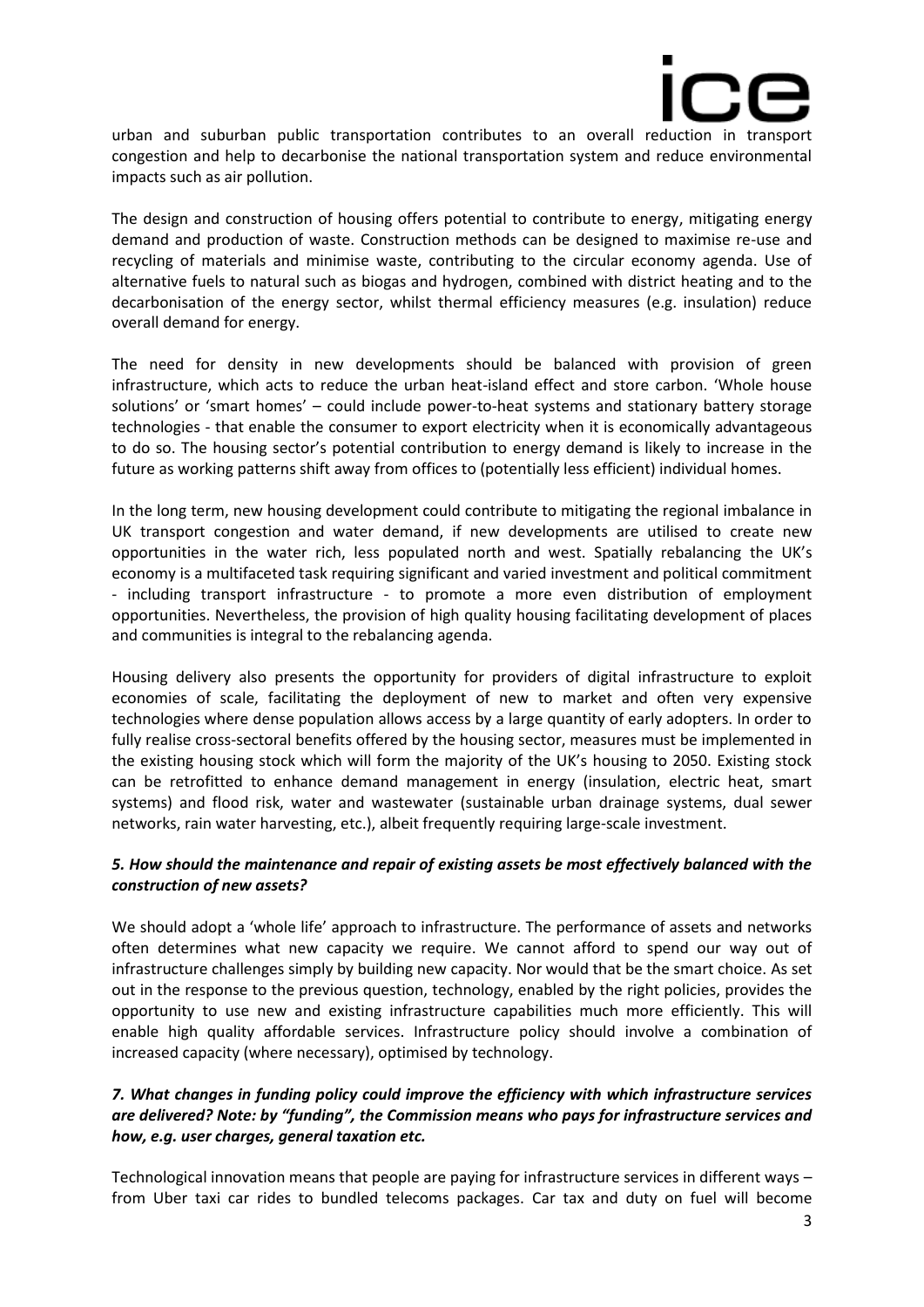

obsolete as vehicles become powered by electricity (a low tax fuel) and car ownership diminishes. This will have an impact on revenue generation and so Government needs to quickly look into new ways for raising revenue from roads. Charging per trip with smart metering provides a more flexible way of paying for roads while enabling smarter management of demand.

Some innovative schemes are being put in place. For example, Greater Manchester Combined Authority has negotiated a model, which allows it to 'earn back' tax from the growth it creates. Such schemes are welcomed as ways of increasing areas' control over investment streams. However, they are complicated, resource intensive to set up and, therefore, unlikely to be suitable for all combined authorities.

Allowing such flexibility will enable investment to widen the currently narrow focus on economic development and support truly transformative change. Furthermore, facilitating greater financial autonomy should establish the necessary conditions for further devolution of power.

#### *9. How can we most effectively ensure that our infrastructure system is resilient to the risks arising from increasing interdependence across sectors? Note: this includes resilience against external risks and/or problems that arise in one or more parts of the system.*

Many interdependencies occur because of the demands that one infrastructure network places on others. Interdependence also occurs because increasing demand from households and businesses, due to economic and population growth tends to be correlated across all sectors. There are technological changes that mean that these interdependencies are becoming more significant. The response to this question sets out cross sector opportunities.

#### *Water and wastewater solutions*

Demand in the water sector has a direct impact on the wastewater sector as most of the national per capita daily consumption of water (150p/c/d) is returned as wastewater. Accordingly, demand management in the water sector translates directly into demand management for the wastewater sector, reducing the need for investment in new capacity of wastewater treatment and reducing this infrastructure sector's contribution to carbon emissions.

The Infrastructure Transitions Research Consortium (ITRC) has modelled the future demand for wastewater services based on the projected future population and the national per capita daily consumption of water and tested two demand reduction strategies (medium and high) with lower per capita water use, respectively 127 and 117 p/c/d, based on the demand management interventions in the water sector. Total volume of wastewater in 2050 is over 1m ML lower in a high demand reduction strategy, saving £18bn compared with a scenario in which demand is unconstrained. It also results in a reduction in cumulative emissions of almost 3 Mt by 2050.

#### *Flood risk management and wastewater solutions*

Measures to mitigate flood risk frequently also act as a form of demand management for wastewater. 'Green infrastructure' solutions involve naturally removing pollutants from watercourses and adding additional buffering capacity to reduce the impacts of flood events, whilst sustainable urban drainage systems (SuDS) reduce the amount of storm water discharged into sewers and hence directed to treatment plants for processing. It is not possible to quantify savings from SuDS at this stage since the relevant data are unavailable.

#### *Housing and multi-sectoral solutions*

The interdependencies of housing delivery and demand for economic infrastructure, while adding complexity to decision making also present opportunities for demand management and crosssectoral enhancement. To seize the opportunities presented by housing delivery, integration of the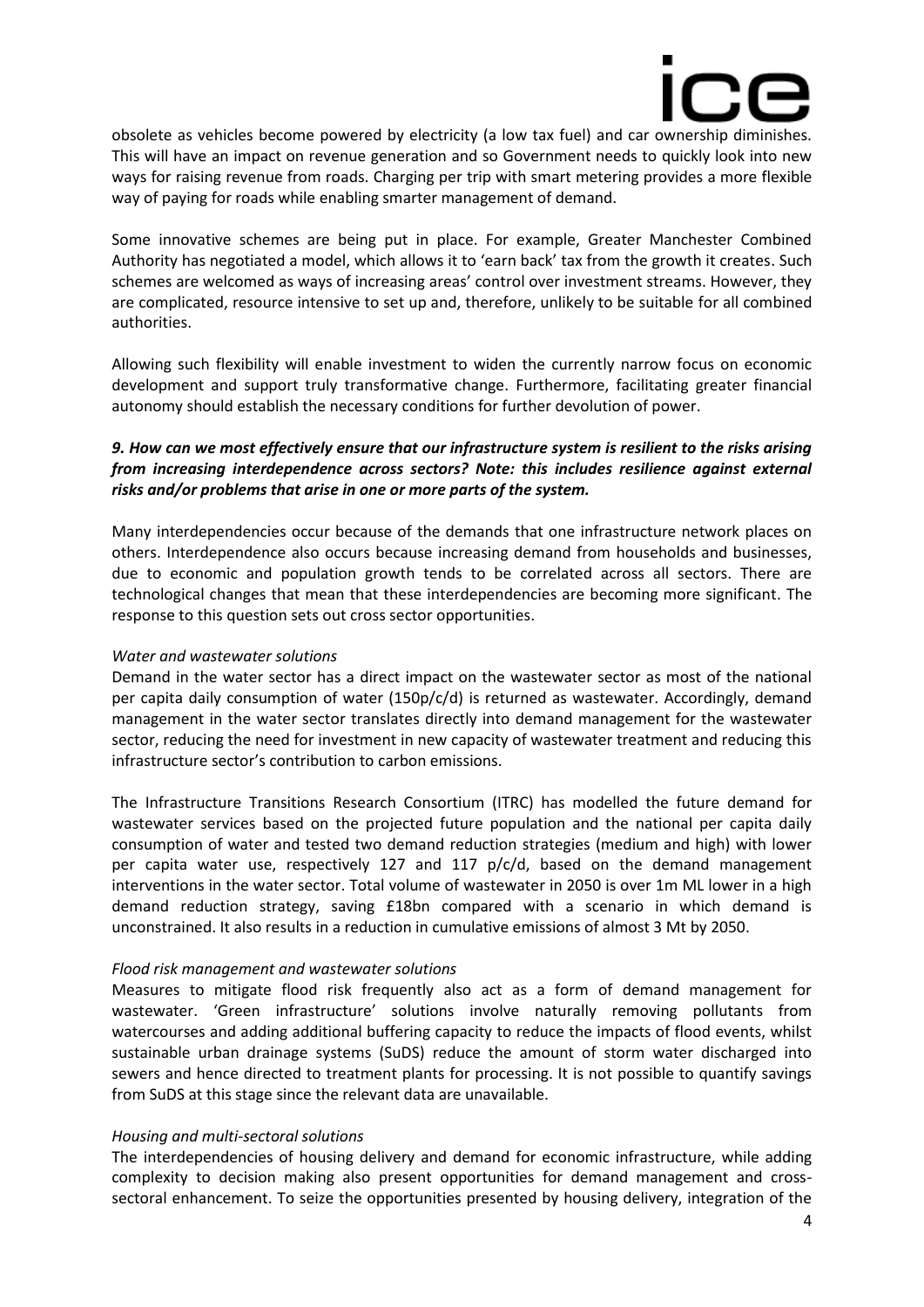

decision making framework for infrastructure with planning (such as coupling land use planning with the identification associated off-site infrastructure requirements), regulation and demand management, and that a spatial approach be taken.

#### *Digital communications and multi-sectoral solutions*

The increasing pervasiveness of digital and 'smart' technology, enabling collection and analysis of big data, is to have a profound impact on infrastructure needs, demands and delivery across all sectors – only likely to increase with future innovation. Projected contributions of digital communications to infrastructure sectors include:

- Energy: smart grids, meters and 'smart house' solutions for demand management;
- Transport: telecommunications and teleworking reduce the need to travel and aids demand management for transport, smart highway and journey planner systems and autonomous vehicles to manage congestion and peak demand;
- improved transport network availability and increased capacity through condition and usage monitoring and condition based maintenance; and
- Water, wastewater and solid waste: smart metering to manage demand.

Big data requires significant electricity to power it. The US National Resource Defense Council reports that in 2013 US data centres consumed energy equivalent to 34, 500MW coal fired power stations. Managing the storage and sharing of the huge quantities of data requires policy action if data demand and ultimately energy to support are not to grow beyond sustainable levels.

#### *Housing delivery to increase economic infrastructure capacity*

Effective housing delivery is dependent upon supporting infrastructure. As such, delivery of housing in locations lacking in sufficient infrastructural capacity can act as a stimulus to investment in capacity increase. Moreover, housing delivery can contribute towards the funding of investment in infrastructure via section 106 obligations or Community Infrastructure Levy (CIL). For example, the Northern Line extension has secured over £200m from the developers of Battersea Power Station housing development in this way.

#### *10. What changes could be made to the planning system and infrastructure governance arrangements to ensure infrastructure is delivered as efficiently as possible and on time?*

The scope of the National Needs Assessment (NNA) did not cover planning; however, ICE received anecdotal evidence regarding public engagement for infrastructure projects. The general view is that local communities are not engaged effectively in the proposal and planning process. This can lead to NIMBYISM and add to time and cost delays for infrastructure delivery.

ICE believes that the NIC has a role in addressing this public engagement challenge. Through the NIA, the NIC could set out a series of desired outcomes for the economy and society. In order to achieve these outcomes, the NIC could propose a series of demand and supply infrastructure interventions that could be debated by local communities. This would involve early engagement in multiple options, rather than consultation over a single option.

## **Transport:**

*13. How will travel patterns change between now and 2050? What will be the impact of the adoption of new technologies? Note: "travel patterns" include both the frequency and distance of trips taken, as well as the mode of transport used. This covers both personal and commercial travel, including freight.*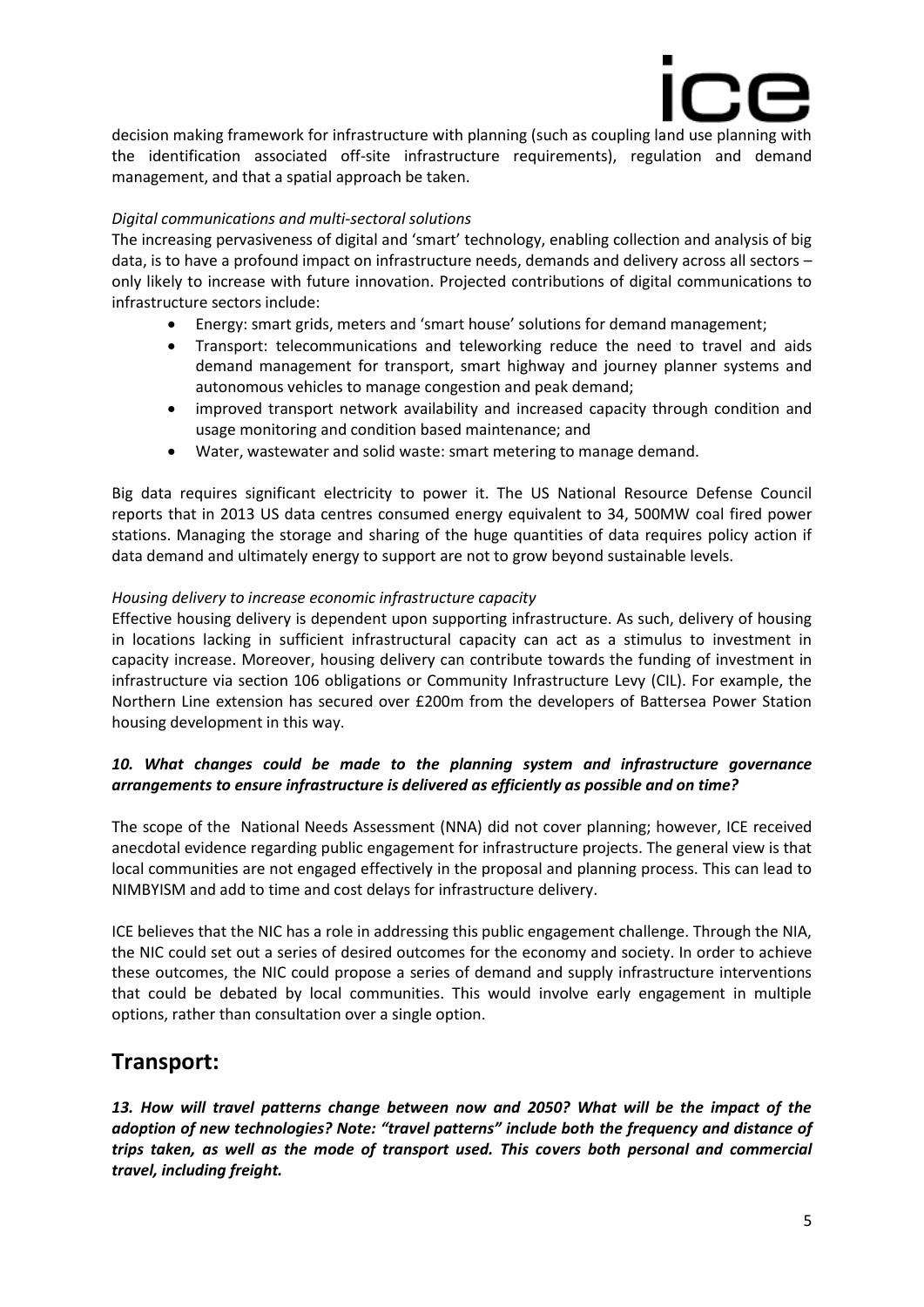

The UK's population has grown from just over 50 million in the early 1960s to just over 65 million at the present time<sup>1</sup>. During this period, the demand for transport across all key modes (with the exception of bus patronage) has also risen<sup>2</sup>. Factored against the ONS central scenario for the UK's population to reach 75 million by 2050<sup>3</sup>, it is almost inevitable that the demand for transport infrastructure and services will continue to grow in the coming decades.

Growth will occur in both intercity and urban transport operations. Emerging centres of economic growth in the Midlands and North of England will create new opportunities for the movement of people and goods to access new markets. In London and other high-wage urban centres, economic and population growth will increase the mobility of people and goods.

Greater demand placed on urban transport systems – overcrowded inner city roads, metro systems and orbital routes – may lead to policy interventions to encourage modal shift. This means new bus rapid transit, light rail and tram systems, alongside higher rates of active travel such as walking and cycling. Road user charging to alleviate congestion on key urban and intercity routes may also emerge as a more viable option for managing traffic flows.

Demand drivers impact use of infrastructure in different ways. Technological advancements in communications and IT are already creating new opportunities for many office based employees to work from remote locations. At scale, remote working could reduce peak travel demand and therefore cut congestion across transport networks during the busiest times. Conversely, demographic changes such as ageing population are likely to increase travel demand in peripatetic sectors such as health and social care, pushing up travel demand rather than reducing it.

Mobility as a service (MaaS) and the introduction of connected and autonomous vehicles (CAVs) have the greatest potential to disrupt travel patterns between now and 2050.

MaaS providers are already common place in the UK's transport system. On demand services like Uber and vehicle sharing schemes like Lift Share are challenging traditional network planning and delivery models. MaaS solutions mean transport services are increasingly based around an index of consumer preferences; journey planning and management, personalised service and flexible payment<sup>4</sup>. As our comprehension of mobile technologies and applications grow, MaaS will challenge conventional attitudes towards travel and create wider opportunities for the personalisation of services. This will present both challenges and opportunities for transport planning.

CAVs will result in a host of efficiency, safety, environmental and public benefits. On efficiency, this includes extracting greater capacity out of existing road networks through closer lane running. With regards to safety, sophisticated sensory and communication technology could result in less road traffic incidents. Potential environmental and public benefits include the reduced need for car parks and on street parking, therefore creating cleaner spaces for walking and cycling.

The 'connected' aspect of CAVs could revolutionise the management of road networks. Connectivity and information sharing between vehicles – and the wider network infrastructure – would enable smoother traffic flows, through the detection of traffic hotspots and real time rerouting capability. CAVs may even be sophisticated enough to carry out routine network maintenance operations, feeding back diagnostic information to asset operators.

<sup>&</sup>lt;sup>1</sup> ONS (2016[\) Overview of the UK population](https://www.ons.gov.uk/peoplepopulationandcommunity/populationandmigration/populationestimates/articles/overviewoftheukpopulation/february2016)

<sup>&</sup>lt;sup>2</sup> ITRC (2016) in ICE (2016[\) National Needs Assessment](https://www.ice.org.uk/getattachment/media-and-policy/policy/national-needs-assessment-a-vision-for-uk-infrastr/National-Needs-Assessment-PDF-(1).pdf.aspx)

<sup>&</sup>lt;sup>3</sup> ITRC (2016) in ICE (2016[\) National Needs Assessment](https://www.ice.org.uk/getattachment/media-and-policy/policy/national-needs-assessment-a-vision-for-uk-infrastr/National-Needs-Assessment-PDF-(1).pdf.aspx)

<sup>&</sup>lt;sup>4</sup> Transport Systems Catapult (2016) [Mobility as a Service: Exploring the opportunity for mobility as a service in the UK](https://ts.catapult.org.uk/wp-content/uploads/2016/07/Mobility-as-a-Service_Exploring-the-Opportunity-for-MaaS-in-the-UK-Web.pdf)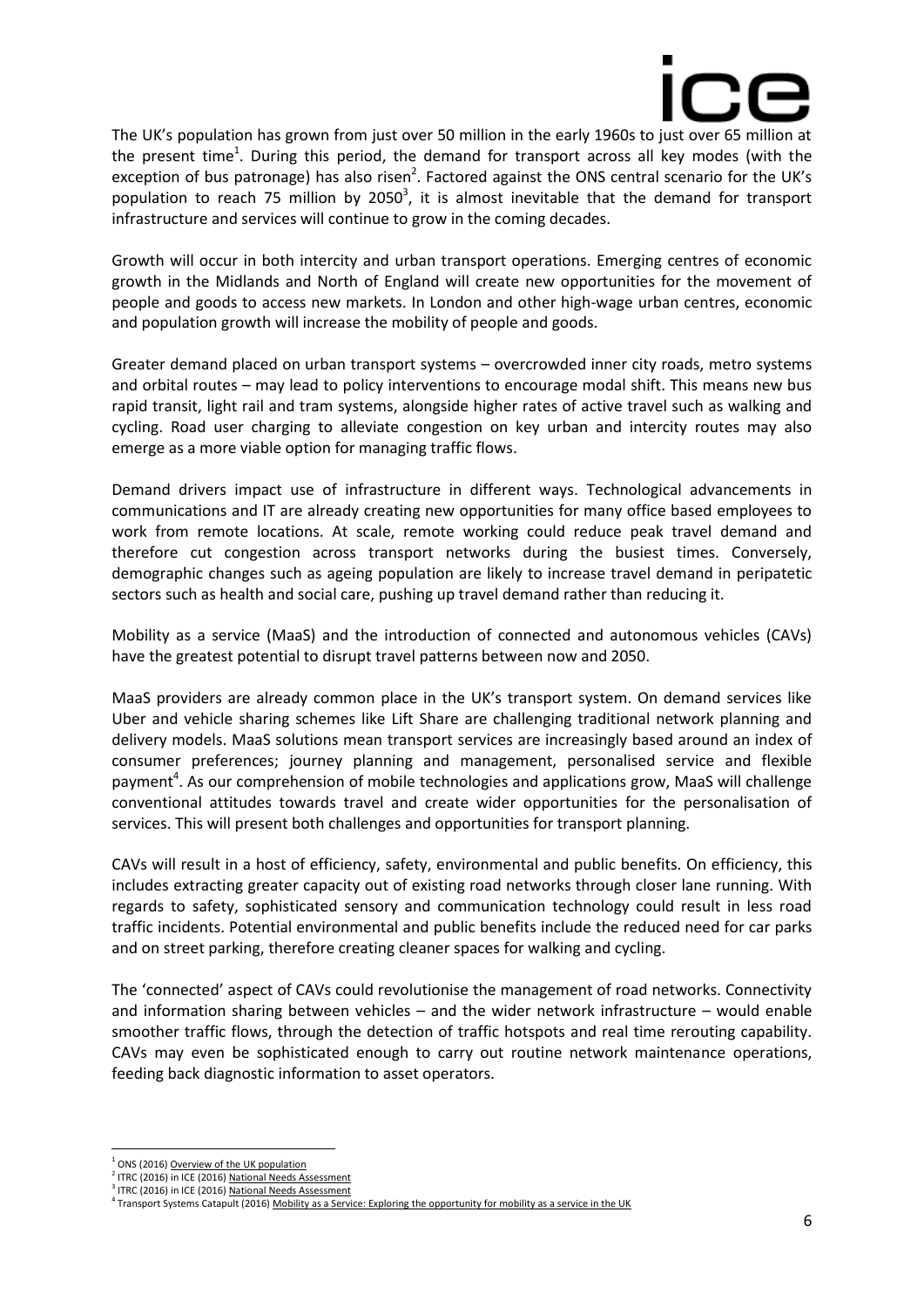

As a cheaper form of mobility, CAVS are likely to lead to a significant decline in private vehicle ownership. This in turn paves the way for the wider adoption of MaaS, as service users seek to travel in the most efficient and cost effective way.

*14. What are the highest value transport investments to allow people and freight to get into, out of and around major urban areas? Note: "high value transport investments" in this context include those that enable 'agglomeration economies' – the increase in productivity in firms locating close to one another.*

There are a variety of high value transport investments that can be made to reduce congestion for people and freight in major urban areas.

Road user charging can be an effective tool for reducing congestion in urban traffic hotspots, improving local environments and freeing up space for more active forms of transport, such as cycling and walking. However, as such charges become accepted as a cost of business, the impact of such interventions as a deterrent for avoiding heavily congested areas can become less significant<sup>5</sup>. Shifting to a usage charge based on the time spent within a congestion charging zone or on distance covered could be a more effective way of reducing traffic levels.

Greater infrastructure provision for active forms of transport will lead to higher levels of modal shift, which in turn will help to alleviate congestion in major urban areas. Active modes of transport, like cycling and walking, also reduce greenhouse gas emissions, improve air quality and reduce noise levels. There is also an economic case to be made – payback on £1millon of investment in cycling infrastructure requires only 109 people a year to become regular cyclists when considering the benefits to health, congestion and pollution $6$ .

Reducing the number of heavy goods vehicles by consolidating freight operations in urban areas can help to reduce congestion. This will require investment in new consolidation centres close to the UK's major urban areas. Consolidation can be incentivised by providing congestion charging discounts for freight vehicles registered to consolidation centres. There are also opportunities to take advantage of cycling as an effective means of transporting goods around large urban areas.

Technology also has a key role to play in helping to smooth traffic flows into and out of major urban areas. Live traffic and travel information, made available via mobile applications, provides both passengers and freight operators with the necessary information to make intelligent decisions on travel in real time. This requires investment in the digital infrastructure underpinning the UK's largest cities in order to improve mobile internet connectivity and data sharing<sup>7</sup>.

As outlined above, CAVs could improve traffic flows within major urban areas in a number of ways. This includes creating additional capacity in existing road networks by allowing vehicles to travel closer together and via the sharing of traffic information between CAVs to enable in travel route management. Investment in MaaS and interventions to promote the potential of shared ownership models for CAVs could also have a significant impact on reducing congestion by reducing the number of privately owned vehicles in operation<sup>8</sup>.

Improvements in technology can also help improve the attractiveness and capacity of rail-borne freight. One of the current problems is the mix of freight and passenger traffic on key rail lines such as the East Coast Main Line, which has the impact of limiting the capacity of the route and the

<sup>&</sup>lt;sup>5</sup> ICE London (2016[\) Response to the London Assembly consultation on traffic congestion in London](https://www.ice.org.uk/getattachment/near-you/uk/london/publications/response-to-traffic-congestion-in-london/Response-to-the-Consultation-on-Traffic-Congestion-in-London.pdf.aspx)

<sup>&</sup>lt;sup>6</sup> SQW (2008) Planning for Cycling - [Report to Cycling England](http://webarchive.nationalarchives.gov.uk/20110407094607/http:/www.dft.gov.uk/cyclingengland/site/wp-content/uploads/2009/03/planning-for-cycling-report-10-3-09.pdf)

<sup>&</sup>lt;sup>7</sup> NIC (2016[\) Connected Future](https://www.gov.uk/government/uploads/system/uploads/attachment_data/file/577906/CONNECTED_FUTURE_ACCESSIBLE.pdf)

<sup>8</sup> WSP l Parsons Brinckerhoff (2016[\) Making Better Places: Autonomous vehicles and future opportunities](http://www.wsp-pb.com/Globaln/UK/WSPPB-Farrells-AV-whitepaper.pdf)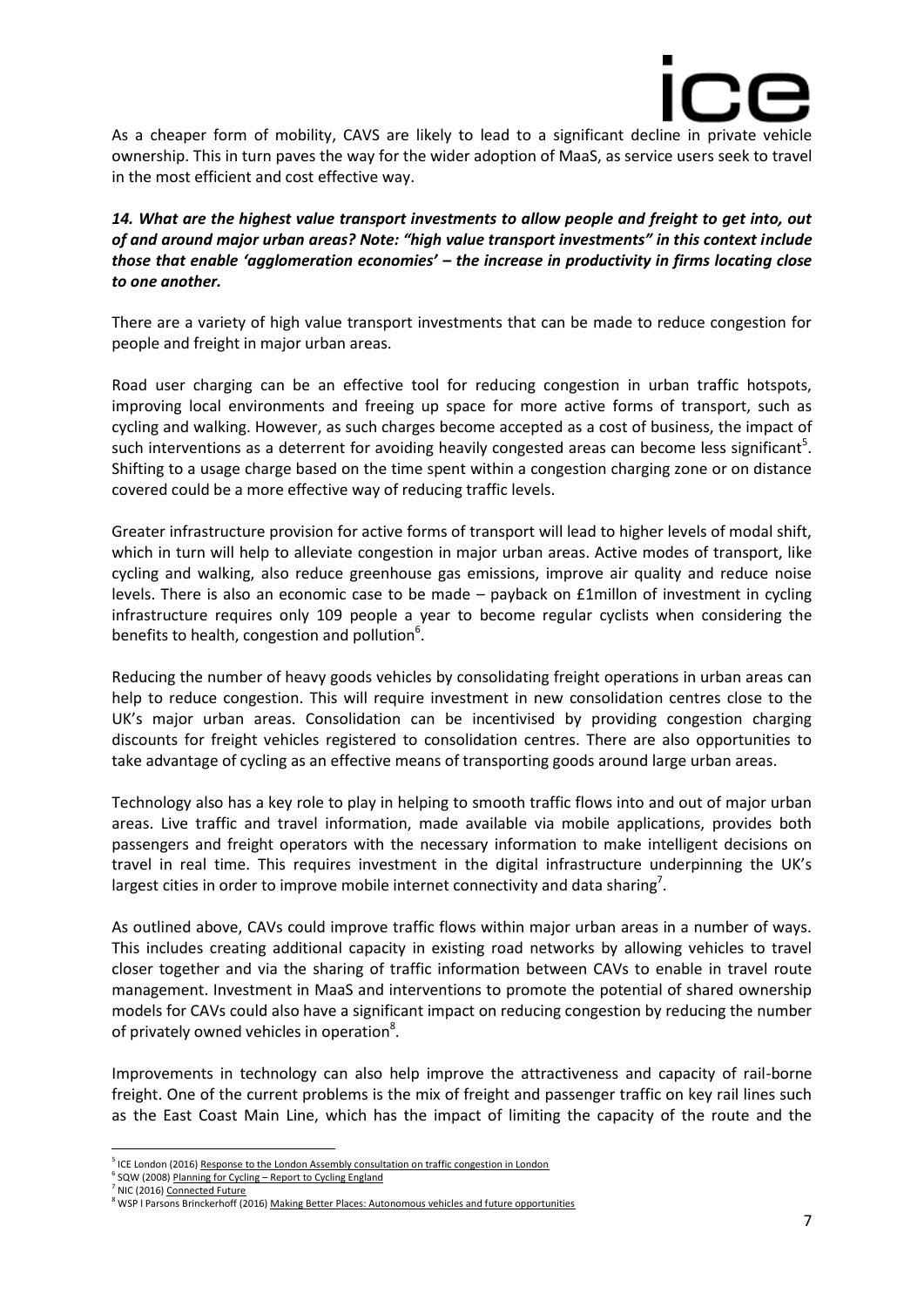

availability of rail freight paths. The introduction of the Digital Railway programme<sup>9</sup>, much like CAVs, can help achieve a better balance between freight and passenger traffic by optimising the pathing distances, thereby making better use of existing infrastructure and opening up additional freight paths.

#### 15. What are the highest value transport investments that can be used to connect people and *places, as well as transport goods, outside of a single urban area? Note: this includes travel in and between rural areas, as well as between urban areas and international travel.*

The demand placed on the UK's transport network continues to grow. Road travel reached 317bn miles in 2015 $^{10}$ , while trips across the rail network in England and Wales reached approximately 65bn passenger  $km^{11}$ . The UK's largest airports are fast approaching runway limits, with Heathrow at 95% and Gatwick at 80% operational capacity<sup>12</sup>.

There are a number of high value investments that will improve the connectivity of people and freight between single urban areas in the UK. Schemes earmarked for the Government's second Road Investment Strategy, include the Oxford to Cambridge expressway and better Trans-Pennine connections across the A66.

Improving connectivity between high-performing economic areas can significantly reduce business costs and enable economies of scale and agglomeration<sup>13</sup>. Other potential schemes included in the strategy development, like Trans-Pennine Tunnel, will enhance connectivity between northern cities like Manchester and Sheffield.

In rail, the successful delivery of HS2 will mean eight of the UK's ten largest cities will be directly linked<sup>14</sup>. Journey times between key cities in the North and the Midlands will be significantly reduced, providing access to new jobs markets, with HS2 expected to create 400,000 new jobs $^{15}$ . Taking forward the emerging preferences for the Northern Powerhouse Rail scheme, as well as enhanced connectivity at HS2 stations and touch points will only widen the benefits from HS2 and increase its agglomeration benefits.

The Davies Commission has been clear that building a third runway at Heathrow will deliver the greatest benefits to UK trade globally via better connections to emerging markets in Asia and South America. Expansion will also mean an extra 16 million passenger seats by 2040, while 6 new regional routes – providing 14 in total – will improve accessibility throughout the UK for both business and leisure purposes<sup>16</sup>.

But improving connectivity between single urban areas isn't simply achieved through building new capacity into existing networks. The introduction of smart motorways – the management of traffic flows in real time – to certain parts of the strategic road network has already resulted in a number of improvements to journey reliability and a reduction in accidents<sup>17</sup>. There is a clear case for the wider rollout of this technology, including: effective use of gantry signs for communicating roads hazards, variable speed limit management and all lane running.

<sup>&</sup>lt;sup>9</sup> Digital Railway (2016) <u>A Digital Railway for a Modern Britain</u>

<sup>10</sup> DfT (2016[\) Transport Statistics Great Britain 2016](https://www.gov.uk/government/uploads/system/uploads/attachment_data/file/576095/tsgb-2016-report-summaries.pdf)

 $11$  Ibid

<sup>&</sup>lt;sup>12</sup> ITRC (2016) in ICE (2016[\) National Needs Assessment](https://www.ice.org.uk/getattachment/media-and-policy/policy/national-needs-assessment-a-vision-for-uk-infrastr/National-Needs-Assessment-PDF-(1).pdf.aspx)

<sup>13</sup> DfT (2016[\) Oxford to Cambridge Expressway Strategic Study](https://www.gov.uk/government/uploads/system/uploads/attachment_data/file/571353/oxford-to-cambridge-expressway-strategic-study-stage-3-report.pdf) <sup>14</sup> DfT (2013[\) High Speed Two: an engine for growth](https://www.gov.uk/government/publications/high-speed-two-an-engine-for-growth/high-speed-two-an-engine-for-growth)

 $15$  Ibid

<sup>&</sup>lt;sup>16</sup> DfT (2016[\) Government decides on new runway at Heathrow](https://www.gov.uk/government/news/government-decides-on-new-runway-at-heathrow)

<sup>&</sup>lt;sup>17</sup> Highways England (201[6\) Smart motorways programme](http://www.highways.gov.uk/smart-motorways-programme/)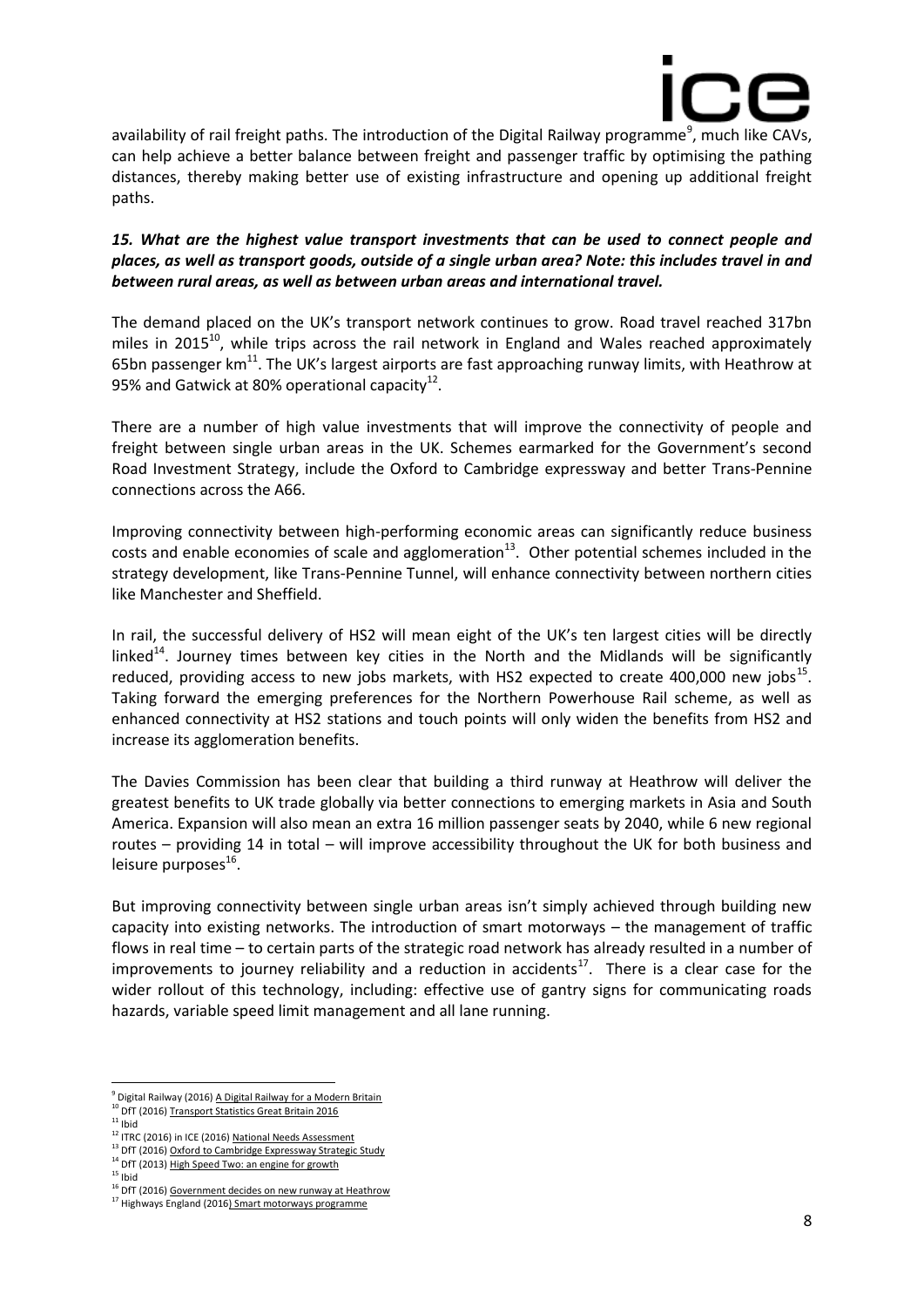

Similarly, there is a need for greater investment in mobile data sharing networks to enable road users to more effectively share information about traffic conditions in travel. Greater access to reliable information on road works or incidents enables road users to take avoiding action, which in turn reduces the build-up of unnecessary congestion $^{18}$ .

Some progress has already been made in integrating new technologies into the rail network to improve reliability. It is estimated that 12,000 rail infrastructure assets are now connected to an intelligent infrastructure system of points, track circuits and signal power supplies which has meant 153,000 minutes saved in delays $^{19}$ .

Progressing with the Digital Railway programme is fundamental to transforming the passenger network and delivering a modern railway that can accommodate more trains, enable more and faster connections, and greater reliability. The successful delivery of the programme will also mean more efficient rail freight operations through timetable flexibility, the greater availability of paths and optimised running. ICE welcomes plans set out in the Government's Industrial Strategy for priority investment in digital signalling<sup>20</sup>.

Delivering these benefits will require investment in traffic management software and driver advisory systems, alongside the rollout of reliable mobile network technology across the network that will enable industry to better communicate real time journey information to passengers and freight operators alike.

### *16. What opportunities does 'mobility as a service' create for road user charging? How would this affect road usage?*

Road user charging already exists in London through the Congestion Charge. Individuals entering the zone have a choice between paying the daily charge to enter in their own vehicle or to use an alternative mode of transport. Such alternatives include public and active transport or private hire. There is a legal requirement for monies raised from the charge to be spent on improving transport provision across London<sup>21</sup>.

On demand MaaS providers like Uber– which fall within the private hire category – are therefore exempt from the Congestion Charge. However, there is little available evidence that demonstrates that as a consequence less private vehicles are entering the zone during its operational hours. Only 5.9% of all Uber journeys in London occur in the charging zone during operational hours<sup>22</sup> and this is against the backdrop of an increase in overall congestions levels within the zone<sup>23</sup>.

The ability of businesses in London to absorb the cost of the Congestion Charge is evident. Trialling road user charging with exemptions for MaaS providers in other towns and cities will provide an alternative context for measuring its impact on road usage more widely. Including schemes that provide shared mobility solutions like car and cycle clubs could also provide useful data for the rollout of more sophisticated MaaS platforms in the future.

# **Digital Communications:**

<sup>&</sup>lt;sup>18</sup> NIC (2016[\) Connected Future](https://www.gov.uk/government/uploads/system/uploads/attachment_data/file/577906/CONNECTED_FUTURE_ACCESSIBLE.pdf)

<sup>19</sup> ICE (2016[\) National Needs Assessment](https://www.ice.org.uk/getattachment/media-and-policy/policy/national-needs-assessment-a-vision-for-uk-infrastr/National-Needs-Assessment-PDF-(1).pdf.aspx)

<sup>&</sup>lt;sup>20</sup> BEIS (2016) Building our Industrial Strategy: green paper

<sup>&</sup>lt;sup>21</sup> TfL (2016[\) Congestion Charge](http://content.tfl.gov.uk/congestion-charge-factsheet.pdf)

<sup>&</sup>lt;sup>22</sup> Inrix (2016[\) London Congestion Trends](http://londonfirst.co.uk/wp-content/uploads/2016/05/London-Congestion-Trends-FINAL.pdf)

 $23$  Ibid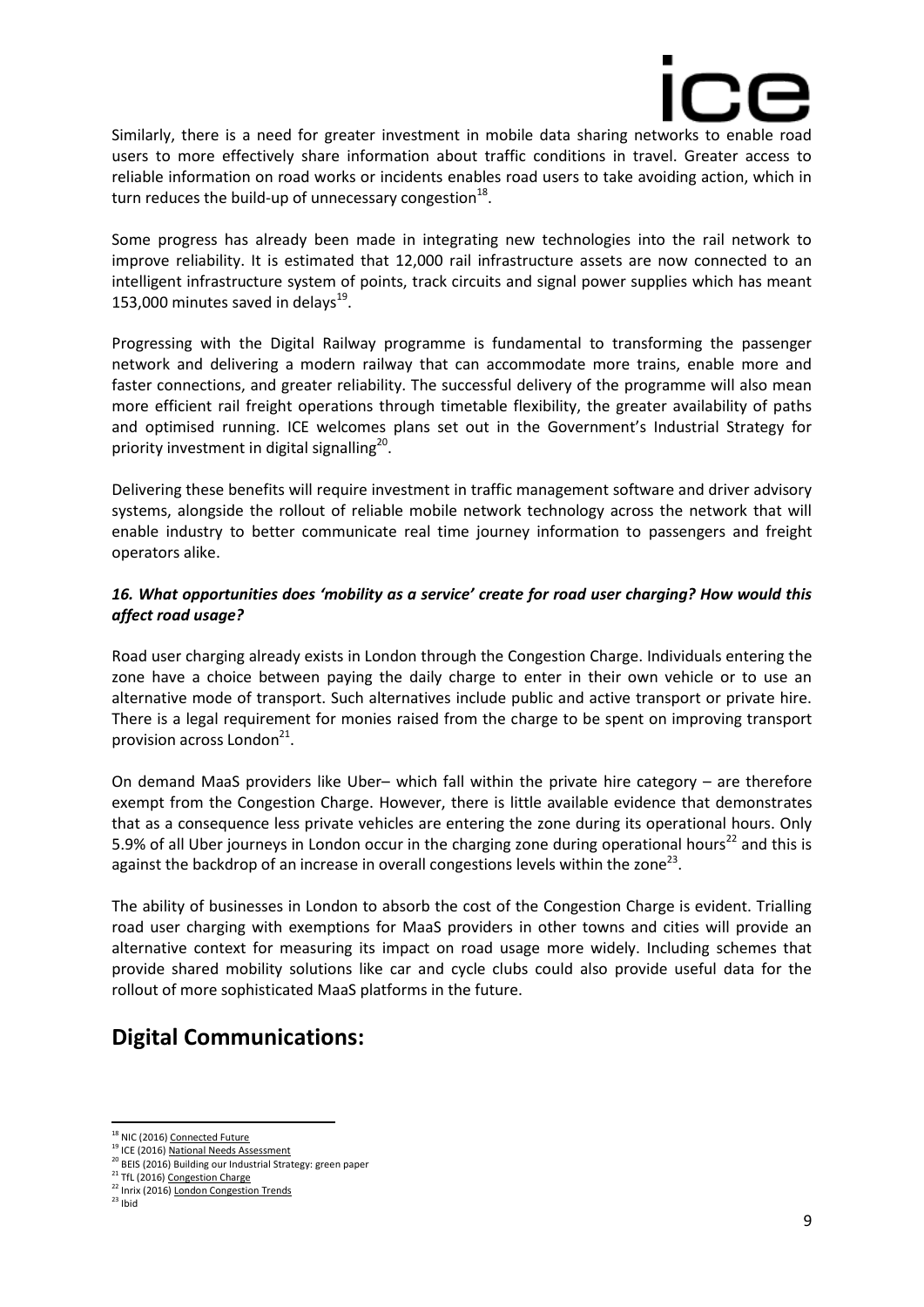

#### *17. What are the highest value infrastructure investments to secure digital connectivity across the country (taking into consideration the inherent uncertainty in predicting long-term technology trends)? When would decisions need to be made?*

The UK currently has a very advanced digital communication infrastructure system comprising communication (fixed and mobile telephony, broadband, television and navigation systems) and computation (data and processing hubs). Due to rapid innovation, increasing demand and a changing economic landscape, it is challenging to forecast the future of the digital communications infrastructure system to meet our future connectivity needs. There will almost certainly be a mix of fixed, mobile, wireless and satellite connectivity.

It is anticipated that 5G technology will mean seamless connectivity, ultra-fast and ultra-reliable, transmitting massive amounts of data at super low latency<sup>24</sup>. By 2050, the main access points to data services will be through mobile devices and the internet of things grounded on widespread coverage of 5G (or other) mobile broadband<sup>25</sup>. Delivery will require significant infrastructure densification. To date there has been strong political ambition for the UK to be a world leader in 5G technology deployment, reflected in Ofcom Strategic Review of Digital Communications 2016. ICE welcomes the Government R&D funding commitments in the 2016 Autumn Statement.

However, the desire for expediency in delivery must be balanced with the need to ensure implementation of a system that can meet long-term economic, social and environmental needs.

In determining when decisions would need to be made, it is important to consider the interdependencies with other infrastructure systems, as highlighted in ICE's *National Needs Assessment – A Vision for UK Infrastructure.* 5G technology – or other future wireless broadband services - has the potential to enable a number of high-value use-cases, including autonomous vehicles, Internet of Things, smart cities, and real-time infrastructure operational data. As with existing digital connectivity, efforts must be made to ensure comprehensive coverage in order to maximise opportunities from these technologies. However, consideration should be given to the impacts on other infrastructure, like transport and particularly electricity generation.

The increasing pervasiveness of digital and 'smart' technology, enabling collection and analysis of big data, is to have a profound impact on infrastructure needs, demands and delivery across all sectors – and is only likely to increase with future innovation. This will be enabled by increasing 'always on' connectivity – both fixed and wireless. Big data requires significant electricity to power it. The National Resource Defense Council reports that in 2013 US data centres consumed energy equivalent to 34 500MW coal fired power stations, managing the storage and sharing of the huge quantities of data requires policy action if data demand and ultimately energy to support are not to grow beyond sustainable levels. More recently it was estimated that the 416.2 terawatt hours of electricity the world's data centres used last year was significantly higher than the UK's total consumption of about 300 terawatt hours $^{26}$ .

However, it is also worth noting that increased connectivity can also help to balance energy consumption and generation through use of smart grid and smart meter technologies, benefiting both consumers and generators. Swift decisions on how best to meet the resultant increased energy demand in a sustainable way are required.

<sup>&</sup>lt;sup>24</sup> NIC (2016[\) Connected Future](https://www.gov.uk/government/publications/connected-future)

<sup>&</sup>lt;sup>25</sup> ICE (2016[\) National Needs Assessment](https://www.ice.org.uk/getattachment/media-and-policy/policy/national-needs-assessment-a-vision-for-uk-infrastr/National-Needs-Assessment-PDF-(1).pdf.aspx)

<sup>&</sup>lt;sup>26</sup> The Independent (23 January 2017[\) Global warming: Data centres to consume three times as much energy in next decade, experts warn](http://www.independent.co.uk/environment/global-warming-data-centres-to-consume-three-times-as-much-energy-in-next-decade-experts-warn-a6830086.html)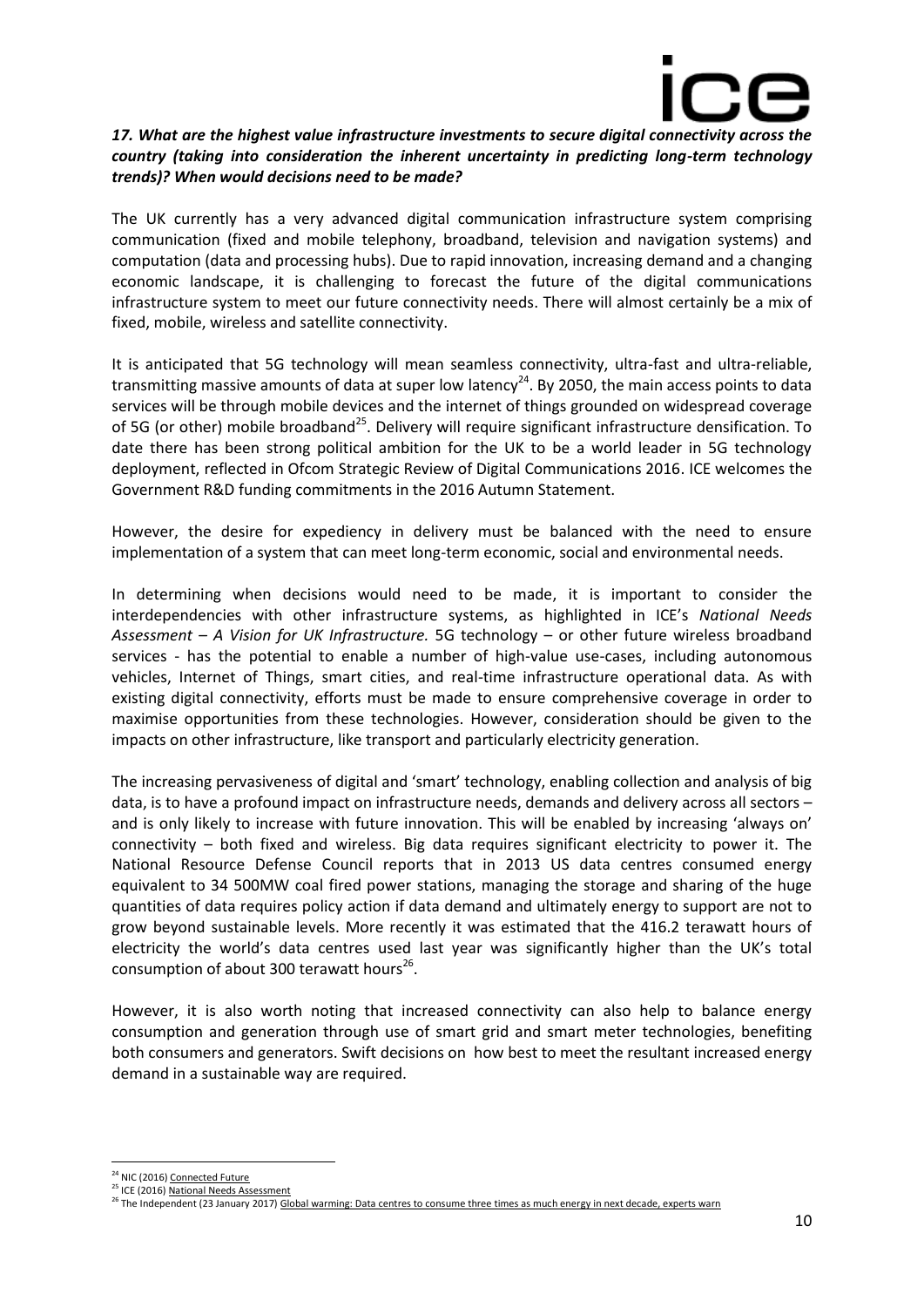

#### 18. Is the existing digital communications regime going to deliver what is needed, when it is *needed, in the areas that require it, if digital connectivity is becoming a utility? If not, how can we facilitate this?*

Due to rapid innovation, increasing demand and a changing economic landscape, it is challenging to forecast the future of the digital communications infrastructure system to meet our future connectivity needs. There will almost certainly be a mix of fixed, mobile, wireless and satellite connectivity.

A key current challenge for the digital sector is a persistent digital divide between those who have access to the latest technologies and those who do not, with resulting social and economic exclusion, particularly as dependence on e-services and digital communications increases. 8% of all UK premises cannot access a broadband speed of  $10Mbit/s<sup>27</sup>$ , while around 3% of premises in the UK fall below the government's current minimum target download speed of 2 Mbit/s<sup>28</sup>. While all four mobile network operators (O2, Three, Vodafone and EE) enable you to make a call in 99% of urban areas, this proportion falls to 72% in rural areas, 41% on UK roads, and 31% inside buildings in rural areas<sup>29</sup>. Universal digital connectivity would serve as an equaliser of economic opportunity in that it enables participation in a modern digital economy. The recommendations from the National Infrastructure Commission's Connected Future report should be supported and will help to address the digital divide.

The UK currently performs well in digital communications. Internet penetration is at around 90%, and in 2014, on average 76% of adults in the UK accessed the internet every day. OfCom has obligated 98% population 4G coverage by 2017 $^{30}$ , and provide superfast broadband coverage to 95% of UK premises by the end of 2017.<sup>31</sup>

Estimates of projected bandwidth demand for 2023 show that peak technical demand for a single person household with standard definition television could be satisfied with 10Mbit/s<sup>32</sup> whereas a household with four intensive users and a 4k television would require 25Mbit/s. The top 1% of households would demand in excess of 35Mbit/s. Demand is likely to increase further with the introduction of novel technologies.

By 2050, the main access points to data services will likely be through mobile devices and the internet of things grounded on widespread coverage of 5G (or other) mobile broadband. To date there has been strong political ambition for the UK to be a world leader in 5G technology deployment, reflected in Ofcom Strategic Review of Digital Communications 2016 and the NIC Connected Future report. However, the desire for expediency in delivery must be balanced with the need to ensure implementation of a system that can meet long-term economic, social and environmental needs. As with existing digital connectivity, efforts must be made to ensure comprehensive coverage. This will require increased densification of supporting infrastructure, and changes to planning frameworks should be made with this in mind. The UK Government's commitment at the 2016 Autumn Statement of £1bn for improved connectivity, including 5G, is a welcome step.

Government has a role in establishing standards, opening up networks and ensuring that high quality access is available even where it is less financially viable for commercial providers. In the Autumn Statement in 2016, the Government pledged to support the broadband delivery programme to

**.** 

<sup>31</sup> House of Commons Library (2016[\) Briefing Paper, Number CBP06643: Superfast Broadband Coverage in the UK](http://researchbriefings.parliament.uk/ResearchBriefing/Summary/SN06643)

<sup>&</sup>lt;sup>27</sup> OfCom (2016) Connected Nations

 $28$  ITRC (2016) in ICE (2016[\) National Needs Assessment](https://www.ice.org.uk/getattachment/media-and-policy/policy/national-needs-assessment-a-vision-for-uk-infrastr/National-Needs-Assessment-PDF-(1).pdf.aspx)

<sup>&</sup>lt;sup>29</sup> OfCom (2016[\) Connected Nations](https://www.ofcom.org.uk/research-and-data/infrastructure-research/connected-nations-2016)

<sup>&</sup>lt;sup>30</sup> House of Commons Library (2016) <u>Briefing Paper, Number CBP-07069: Mobile Coverage in the UK: Government plans to tackle 'mobile not-spots'</u>

<sup>&</sup>lt;sup>32</sup> Broadband Stakeholder Group (2013[\) Domestic demands for bandwidth: An approach to forecasting requirements for the period 2013-2023](http://www.broadbanduk.org/wp-content/uploads/2013/11/BSG-Domestic-demand-for-bandwidth.pdf)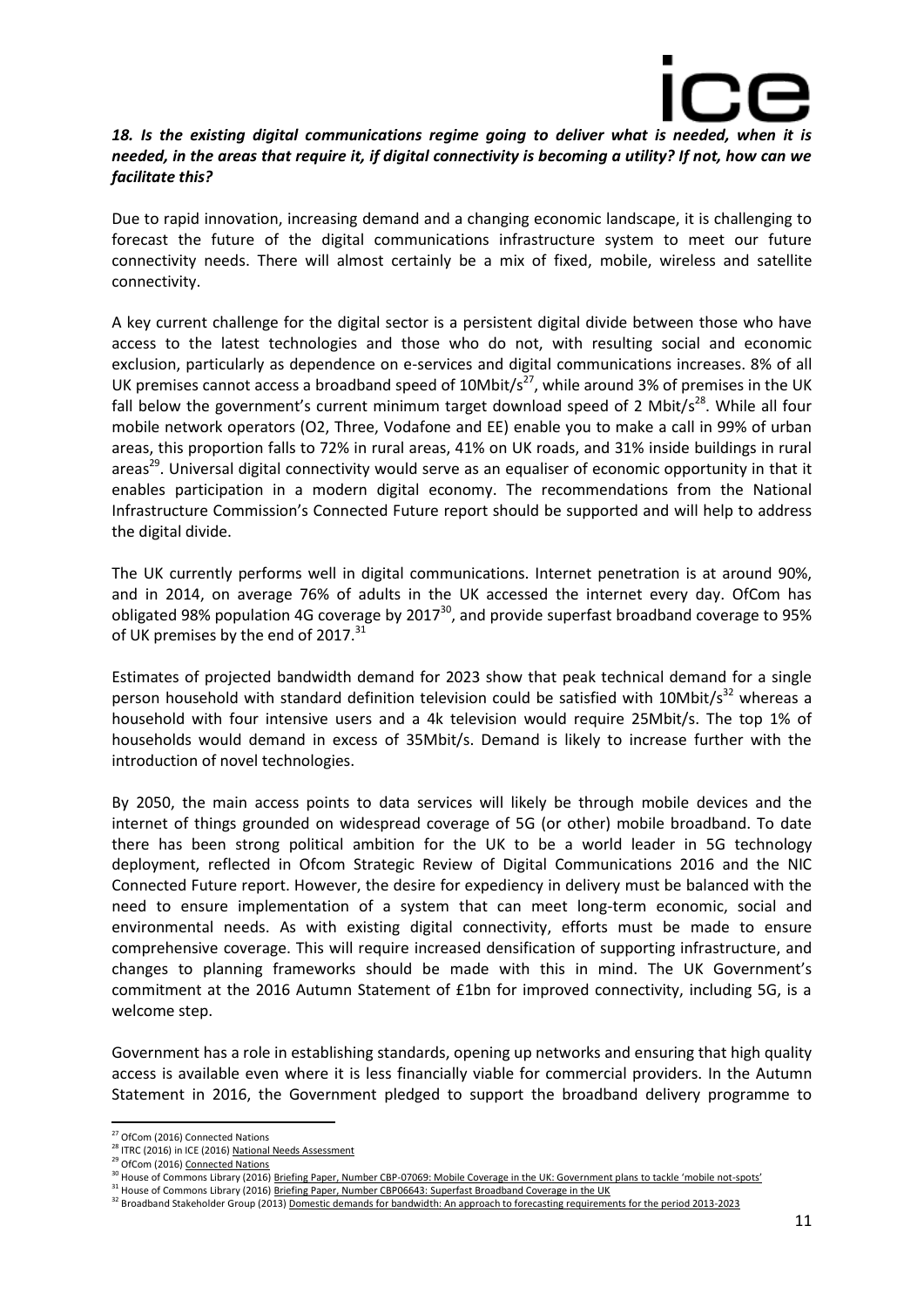

provide fibre broadband to reach 95% of the UK by the end of 2017, and 97 – 98% by 2020. Government should provide the private sector with incentives to roll out 'ultrafast' broadband coverage. Where the market fails to respond to those incentives, the Government should intervene to require that coverage is provided. The outcomes of the Government's recent consultation on the extension of full-fibre networks will reflect a range of potential approaches.

# **Energy:**

#### *19. What is the highest value solution for decarbonising heat, for both commercial and domestic consumers? When would decisions need to be made?*

Shifting to alternative types of gas holds the potential to decarbonise heat without the need to disrupt millions of people's homes and businesses or overhaul our (electricity and gas) distribution and transmission networks.

Around 50% of UK energy use is for heating and around 84% of domestic and commercial heat (space and water) is from fossil fuels – mostly natural gas $^{33}$ . Due to its diffuse nature (around 27 million homes and 2 million commercial premises), comparatively little has been done to decarbonise heat: overall, there has been an 8% *increase* in emissions from heat between 1990 and  $2015^{34}$ .

The electrification of heat through adoption of heat pumps alongside district heating, as set out in DECC's Future of Heating strategy  $(2013)^{35}$  remains the current policy. It suggests heat pumps/district heating could supply 80% of domestic properties by 2050. The forthcoming Emissions Reduction Plan -expected to be published in end of February 2017 $36$  - is anticipated to include detail on the decarbonisation of heat. At present, there has been little further published Government work in the area.

Much of the difficulty in the electrification of heat is that it depends on individual property owners and landlords making decisions to change their heating systems, which typically involves installation of radiators and insulation as well as the pumps themselves. This not only costs considerably more than replacing gas boilers (around £8,000 compared to around £2,000 for gas), but it also results in far greater disruption during installation and requires different heating practices and supply chains that currently have very limited capacity.

As a result, despite funding being available through the Renewable Heat Incentive<sup>37</sup>, there has been little progress: gas heating remains far more popular with 1.6 million gas condensing boilers sold in 2014 compared to only 50,000 heat pump installations $^{38}$ .

From an infrastructure point of view, switching to heat pumps would involve serious challenges (and associated costs). For example, it would require significant additional electricity generation<sup>39</sup> and reinforcement of the grid. At present, there is no storage in the electricity system able to manage

<sup>&</sup>lt;sup>33</sup> UKERC (2014) The Future Role of Thermal Energy Storage in the UK Energy System: An Assessment of the Technical Feasibility and Factors Influencing [Adoption](http://www.ukerc.ac.uk/publications/the-future-role-of-thermal-energy-storage-in-the-uk-energy-system.html)

Policy Exchange (2016[\) Too Hot to Handle? How to decarbonise domestic heating](https://policyexchange.org.uk/wp-content/uploads/2016/09/too-hot-to-handle-sept-16.pdf)

<sup>&</sup>lt;sup>35</sup> DECC (2013[\) The Future of Heating](https://www.gov.uk/government/uploads/system/uploads/attachment_data/file/190149/16_04-DECC-The_Future_of_Heating_Accessible-10.pdf)

<sup>&</sup>lt;sup>36</sup> Royal Geographical Society (2016[\) Looking Ahead to 2017: The Emissions Reduction Plan](https://21stcenturychallenges.org/2016/12/13/looking-ahead-to-2017-the-emissions-reduction-plan/)

<sup>&</sup>lt;sup>8</sup> Policy Exchange (2016[\) Too Hot to Handle? How to decarbonise domestic heating](https://policyexchange.org.uk/wp-content/uploads/2016/09/too-hot-to-handle-sept-16.pdf)

<sup>&</sup>lt;sup>39</sup> Ibid. A recent estimate of switching 80% of homes to heat pumps would require an additional 105 GW of electricity generation capacity - an increase of 175% above current peak power demand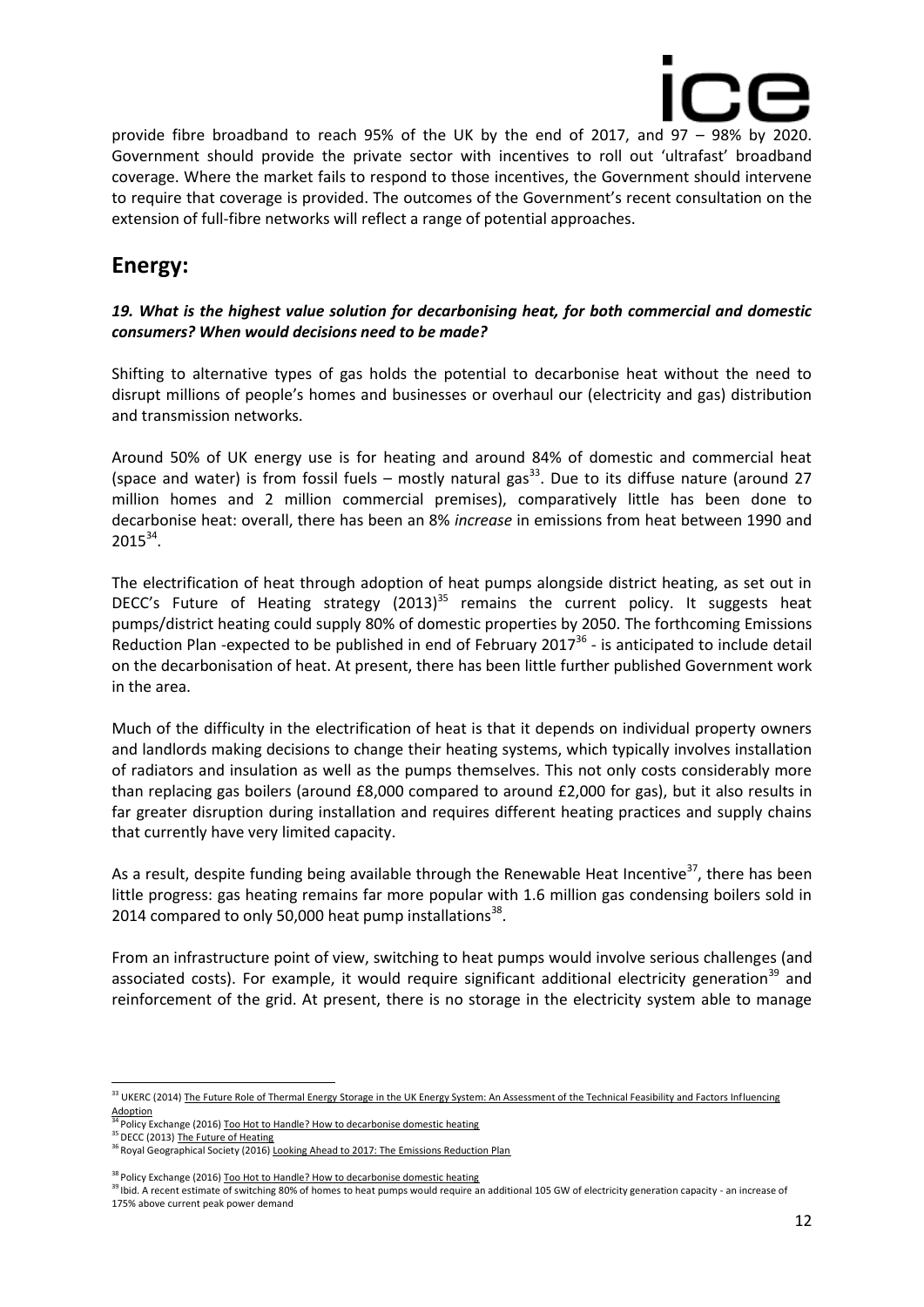

the equivalent seasonal variations in heating demand<sup>40</sup>. Such capacity will likely be under-utilised during summer seasons but still carry significant economic cost<sup>41</sup>.

Moreover, if electrification and district heating progress at the rate needed to reach around 80% penetration it is likely to outstrip at least in the short-term the decarbonisation of the electricity grid, leading to an increase in emissions. Electrification may also result in stranded gas assets including storage units, distribution and transmission networks, much of which is currently being upgraded through the Iron Mains Replacement Programme due to be completed in the early 2030s.

It is necessary to consider alternative strategies to provide heat services that may be more efficient with respect to cost and non-cost factors. An optimal strategy for energy needs to include a mixture of supply technologies to balance their strengths and weaknesses<sup>42</sup>. The choice of technology will depend partly on the population density and types of properties in the area served.

A more effective approach could be at the macro level: instead of replacing millions of boilers with heat pumps, the type of fuel could be changed. Alternatives including biogas, bio-methane<sup>43</sup> and power to gas fuels such as hydrogen and synthetic natural gas (SNG) have significantly lower emissions than natural gas and can be injected directly into the gas grid. This is not to discount heat pumps completely – they are likely to have a role for the 20% of homes not connected to the gas grid, which in the main currently use either solid fuel or heating oil.

It is unlikely that any one of the alternatives to natural gas could on their own provide a complete replacement. For example, the amount of raw material for the production of biogas from AD facilities would limit it to a maximum of around 10%<sup>44</sup>. For power to gas, the amount of hydrogen that can be used without needing to modify gas boilers and cookers is around 7-10% of total delivered gas<sup>45</sup> but could potentially be used in total conversion of sections of the distribution network<sup>46</sup>. SNG offers more potential. It can be conditioned to meet the quality requirements of the GB gas network and the amount that can be produced is (theoretically) unlimited and but with a lower conversion factor than hydrogen, requires more electricity for its production.

Whether power to gas technologies can provide low carbon heat depends on the source of electricity generation they use. An ideal situation would be for the electrolysers to be powered by dedicated renewables facilities, therefore providing 100% renewable heat. Due to renewables intermittent nature, this is unlikely but it is estimated that up to 58 TWh (approximately 15% of annual electricity demand) of wind power will be curtailed each year once wind penetration has reached 55%<sup>47</sup>. Therefore, introducing power to gas reduces the amount of wind curtailment, providing both cost and balancing benefits.

Power to gas could utilise the existing storage capacity of the gas network to store large amounts of renewable electrical energy. For SNG in particular, as it combines hydrogen with carbon dioxide to produce methane there is potential for it to be utilised in CCS facilities. It could, therefore, create a bi-directional link between the electricity and gas sectors, which could offer an efficient management of energy resources at each point in time.

 $^2$  Eyre and Baruah (2015), Maclean et al. (2016): see ICE (2016) <u>National Needs Assessment</u>

44 ENA / Labour Party Energy and Climate Change Committee (2016[\) The Green Gas Book](https://alansenergyblog.files.wordpress.com/2016/07/final-the-green-gas-book_96pp_v5.pdf)

<sup>&</sup>lt;sup>40</sup> Winter gas peak demand for heat can be 12 times higher than in the summer, and is five times the current electricity peak demand (Maclean et al. 2016).

See ICE (2016) <u>National Needs Assessment</u><br><sup>41</sup> Eyre and Baruah (2015) have estimated the cost of additional generation capacity at £3,000 per household not including the price of the heat pump, which is currently £8,000 per household (to decrease to £5,000 by 2030). See ICE (2016[\) National Needs Assessment](https://www.ice.org.uk/getattachment/media-and-policy/policy/national-needs-assessment-a-vision-for-uk-infrastr/National-Needs-Assessment-PDF-(1).pdf.aspx)

As the recently announced increase in support under the non-domestic RHI is welcome (BEIS (2017[\) The Renewable Heat Incentive: A Revised Scheme,](https://www.gov.uk/government/uploads/system/uploads/attachment_data/file/577024/RHI_Reform_Government_response_FINAL.pdf) and we would encourage Government to look at similar systems for power to gas technologies

<sup>&</sup>lt;sup>45</sup> Dodds and McDowall (2013[\) The Future of the UK gas network](https://www.ucl.ac.uk/energy-models/models/uk-markal/dodds-_-mcdowall-2013-future-gas-networks--energy-policy)' and ENA / Labour Party Energy and Climate Change Committee (2016[\) The Green Gas Book](https://alansenergyblog.files.wordpress.com/2016/07/final-the-green-gas-book_96pp_v5.pdf)  $46$  Northern Gas Networks (2016[\) H21 Leeds Citygate](http://www.smarternetworks.org/Project.aspx?ProjectID=1630#downloads)

<sup>47</sup> Imperial College (2012[\) Understanding the Balancing Challenge](https://www.gov.uk/government/uploads/system/uploads/attachment_data/file/48553/5767-understanding-the-balancing-challenge.pdf)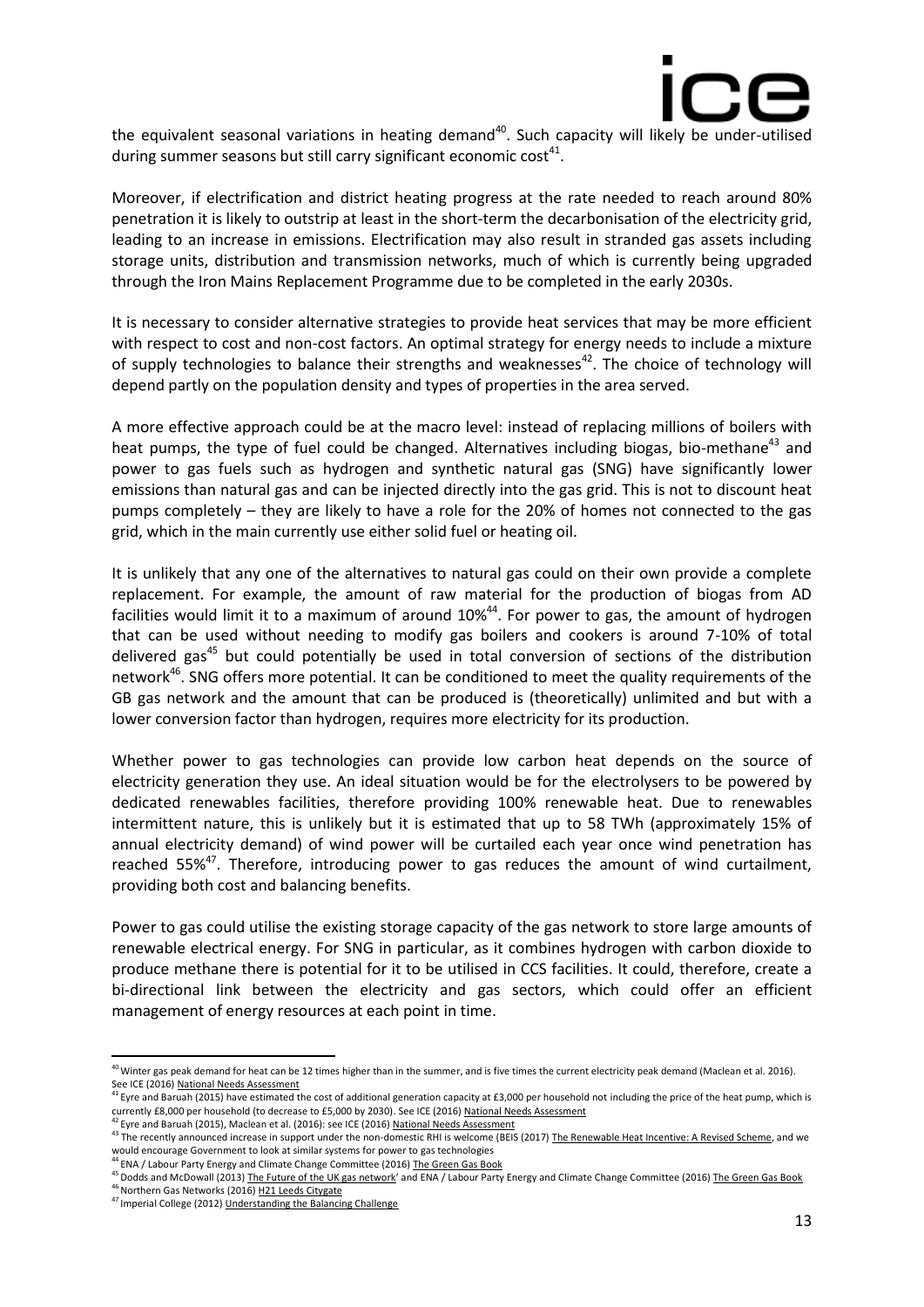

Furthermore, the by-products heat and oxygen can be recycled in industrial processes and directly as an energy source for domestic and industrial customers. It can also be used as a fuel in the transportation sector, especially in mobility applications that are difficult to electrify (e.g. heavy goods and public service vehicles).

#### *20. What does the most effective zero carbon power sector look like in 2050? How would this be achieved? Note: the "zero carbon power sector" includes the generation, transmission and distribution processes.*

As all renewables involve the production of carbon and/or other greenhouse gases at some point in their life-cycle<sup>48</sup>, this question is taken specifically to refer to zero carbon from power generation.

A zero carbon power network is not an end in itself - it is part of the infrastructure that allows customers to use their appliances while limiting environmental impacts. However, it has key features that contribute to the security of supplies of energy and is likely to be hugely important for decades to come.

There is significant historic investment in network assets and they are long lived. A substantial portion of the electricity networks that exist now will still be in service in 2050 and beyond. This means that zero carbon power sector will be similar to our current networks.

To achieve a zero carbon network, it is not just systems being zero carbon in their own right. It is also about being able to enable / accommodate low carbon and widely dispersed sources of generation on the system. This will require smart systems for consumption, generation and network management.

The transition to a secure, affordable and zero carbon power sector is feasible but requires a clear vision from Government and policy makers, with cross-party support to maintain the necessary policy stability.

The question rightly identifies that a zero carbon power sector includes generation, transmission and distribution. However, added to this should be consumption: reducing demand through energy efficiency and behavioural changes could significantly reduce demand from domestic and commercial consumers, reversing or at least mitigating expected increase in demand for example from population increase and electrification on transport (see question 21, below).

Efficiency improvements across buildings, appliances and lighting can produce the following outcomes:

- 5% reduction in leakage rate in buildings (increasing thermal efficiency);
- 10% efficiency improvements in residential and service sector lighting;
- 10% efficiency improvements in residential and service sector appliances;
- 20% in industrial sector appliances: and
- $\bullet$  20% in industrial sector lighting  $49$ .

**.** 

In addition, behavioural change can be promoted through education encouraging conservation of energy or technological measures such as pricing, which acts as a deterrent, as well as monitoring technology that enables users to track and moderate their own consumption.

<sup>&</sup>lt;sup>48</sup> For example, a recent study of onshore wind generation found a range of 5 CO2eq/kWh to 106 CO2eq/kWh, depending on a range of factors including capacity, design lifespan and turbine location. See Climate Exchange (2015) <u>[Life Cycle Costs and Carbon Emissions of Onshore Wind Power](http://www.climatexchange.org.uk/files/5314/3325/2390/Main_Report_-_Life_Cycle_Costs_and_Carbon_Emissions_of_Onshore_Wind_Power.pdf)</u><br><sup>49</sup> ITRC (2012) in ICE (2016) <u>National Needs Assessment</u>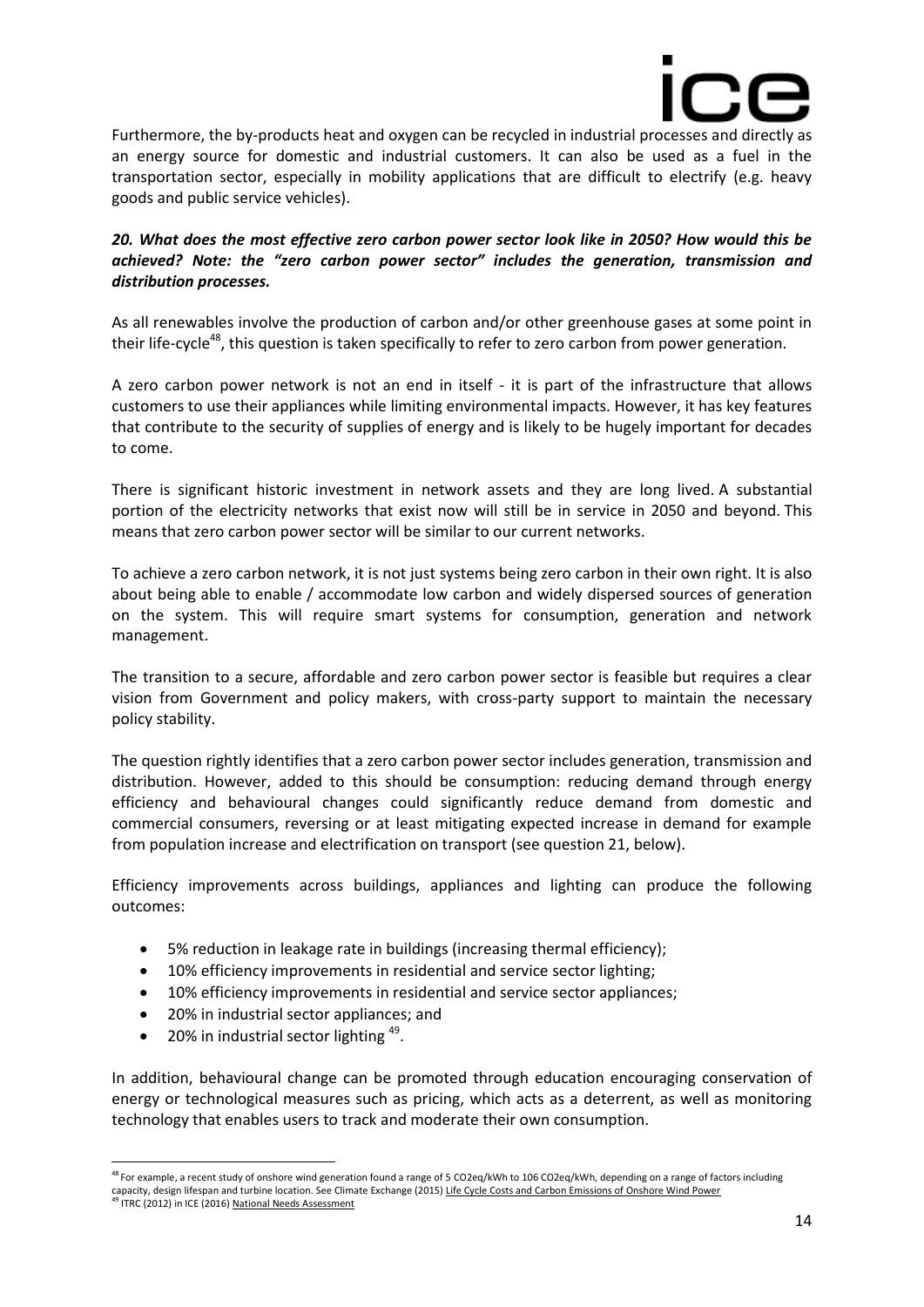For electricity infrastructure itself, such as generation, distribution and transmission, a key limitation is that it is set up to transmit power from a small number of large generators to demand centers. While the infrastructure generally works well at present, to get more renewables on the system means accommodating more distributed generation at the same time as managing increasing demand. Balancing and maintaining the system will become increasingly complex. These limitations are likely to manifest at the distribution level.

There are several potential ways to address these limitations:

- Deployment of electricity storage across networks;
- Greater use of demand side management;
- Further installation of interconnectors; and
- Line upgrades.

The key point is not to look at individual technologies or responses in isolation but rather consider the electricity system as a whole. As such, there is a need for systems-of-systems engineering and a 'system architect' to ensure integration of design, implementation and operation of energy networks to address the energy trilemma<sup>50</sup>. Analysing the national infrastructure as a system-of-systems allows these important interdependencies to be captured and quantified and measures to maximise efficiency to be identified<sup>51</sup>.

#### *21. What are the implications of low carbon vehicles for energy production, transmission, distribution, storage and new infrastructure requirements?*

Managing the connection of an ever-increasing share of distributed generation combined with the electrification of transport, plus increasing numbers of customers actively taking part in the market will be a challenge, particularly for Distribution Network Operators (DNOs). With multiple, intermittent sources with the potential to alternate between demand and supply, networks will no longer be just from transmission to customers, but rather multifaceted networks with two-way flows.

DNOs will feel pressure to operate new services, such as storage and ancillary services, to actively manage their networks. However, at present DNOs' (and the Transmission System Operator's) licences prevent them from operating generation in the market and, therefore, they cannot control storage facilities, nor participate in demand side management or smart metering.

There is a strong case to examine the licensing of regulated activities with a view to freeing up this red tape to reflect the changing nature of maintaining balance in the system.

While the future of low carbon vehicles is likely to be dominated by battery electric vehicles, other fuel types, such as hydrogen and SNG should not be discounted. As outlined above in the response to Question 19, power to gas offers the possibility of low carbon fuel for both heat and transport via the existing gas grid. Advantages of utilising gas are the relatively straightforward conversion of existing petrol/diesel vehicles, are suitable for use with HGVs and greater range.

# **Water and wastewater (drainage and sewerage):**

<sup>&</sup>lt;sup>50</sup> See IET (2013[\) Handling a Shock to the System](http://www.google.ie/url?sa=t&rct=j&q=&esrc=s&source=web&cd=2&ved=0CCoQFjABahUKEwjTku3UpOrIAhVBxQ8KHejdCuA&url=http%3A%2F%2Fwww.theiet.org%2Ffactfiles%2Fenergy%2Felec-shock-page.cfm%3Ftype%3Dpdf&usg=AFQjCNGP0_FKFRSETpyTOSi3XqIqe13NZw) for more detail.

<sup>&</sup>lt;sup>51</sup> ICE (2016[\) National Needs Assessment](https://www.ice.org.uk/getattachment/media-and-policy/policy/national-needs-assessment-a-vision-for-uk-infrastr/National-Needs-Assessment-PDF-(1).pdf.aspx)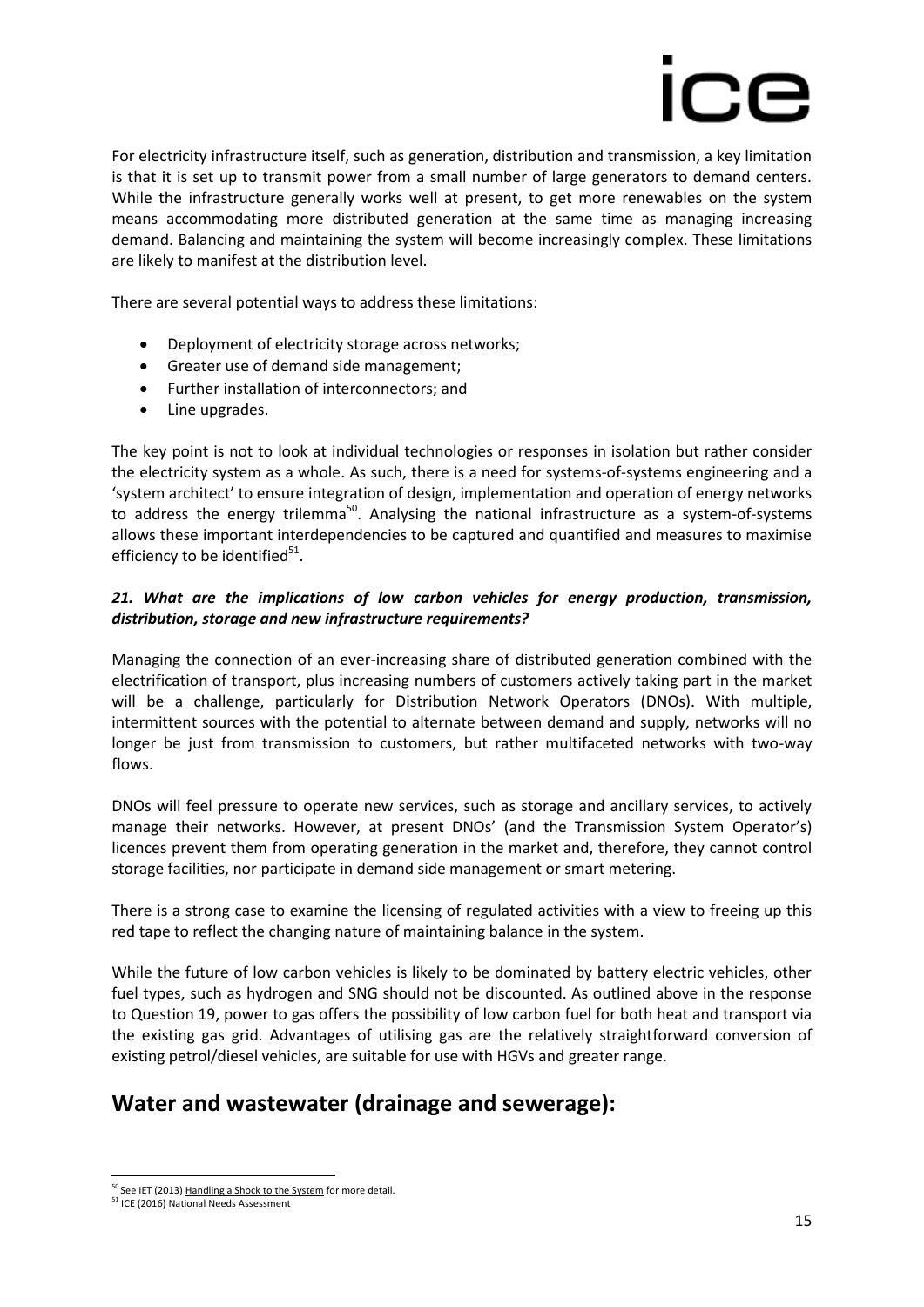

*22. What are most effective interventions to ensure the difference between supply and demand for water is addressed, particularly in those parts of the country where the difference will become most acute? Note: "demand" includes domestic, commercial, power generation and other major sources of demand.* 

Although the UK climate is generally wet and mild compared to much of the world, less rainfall and high population density in the South and East means that water availability per person in these regions is low. Regional rainfall differs significantly. The Southeast is the driest part of the country (London is drier than Istanbul) and already water stressed. By contrast, the North and West and much of Wales and Scotland receive the majority of UK rainfall but are more sparsely populated.

The challenge for future water supply in the UK is to meet the demands of socio-economic growth and climate change –without compromising the environment and other users of water, or placing an excessive financial burden on consumers. Recent work by water companies and particularly by Water UK (2016) has assessed the resilience of supplies to key drivers (drought, environment, growth and climate change) over the next 50 years. This shows that significant and growing risk of severe drought arises from climate change, population growth and environmental drivers. Some risks (drought and environmental demand) are immediate and will require a prompt response. The most cost-effective approach to increasing resilience is likely to drive action in the current round of water resource management plans (WRMPs).

The investment needed to increase resilience to drought is relatively modest. Building on the existing water resources planning framework, Water UK concludes that a 'twin track' approach that includes supply enhancement, with associated transfers, as well as demand management, remains the most appropriate strategic mix to meet supply demand pressures now and into the future.

There is a case for considering more extensive measures to manage demand than are in place today to provide a greater level of resilience to more extreme future shocks. However, such levels of demand management are ambitious and will require significant behavioural change, innovation and potential regulatory change.

Inter-regional transfers, new storage capacity and re-use of water may represent key components of a more resilient system, through a combination of localised and strategic schemes. For example, using the River Severn and River Trent to transfer water to the South and East. However, connecting major supply systems has implications for river regulation, water quality, and environmental risk (both the natural environment and carbon costs of moving water over large distances). In some cases, the nature of drought risk within the supplying water resources systems may also increase as a result. The transfer and trading of water, as well as innovation across all other aspects of supply and demand of water are a key focus of ongoing regulatory reform.

There is a case for a national level 'adaptive plan' that supports on-going WRMPs and balances risks against opportunities to defer costs. Such a plan would identify the key 'trigger points' that will determine which set of investments and policy interventions would be needed for the 2040 and 2065 horizons, depending on how risks materialise in the future.

Demand management is expected to play an important role in future water security for the UK. Water companies plan to increase metering coverage from 48% in 2011 to 61% in 2020. A key advantage of metering is the ability to provide complete coverage within a short time frame and its increasing sophistication, with digital transformation and smart technologies, enables more effective monitoring to determine pricing and can provide the basis for block tariffs to manage variation in demand.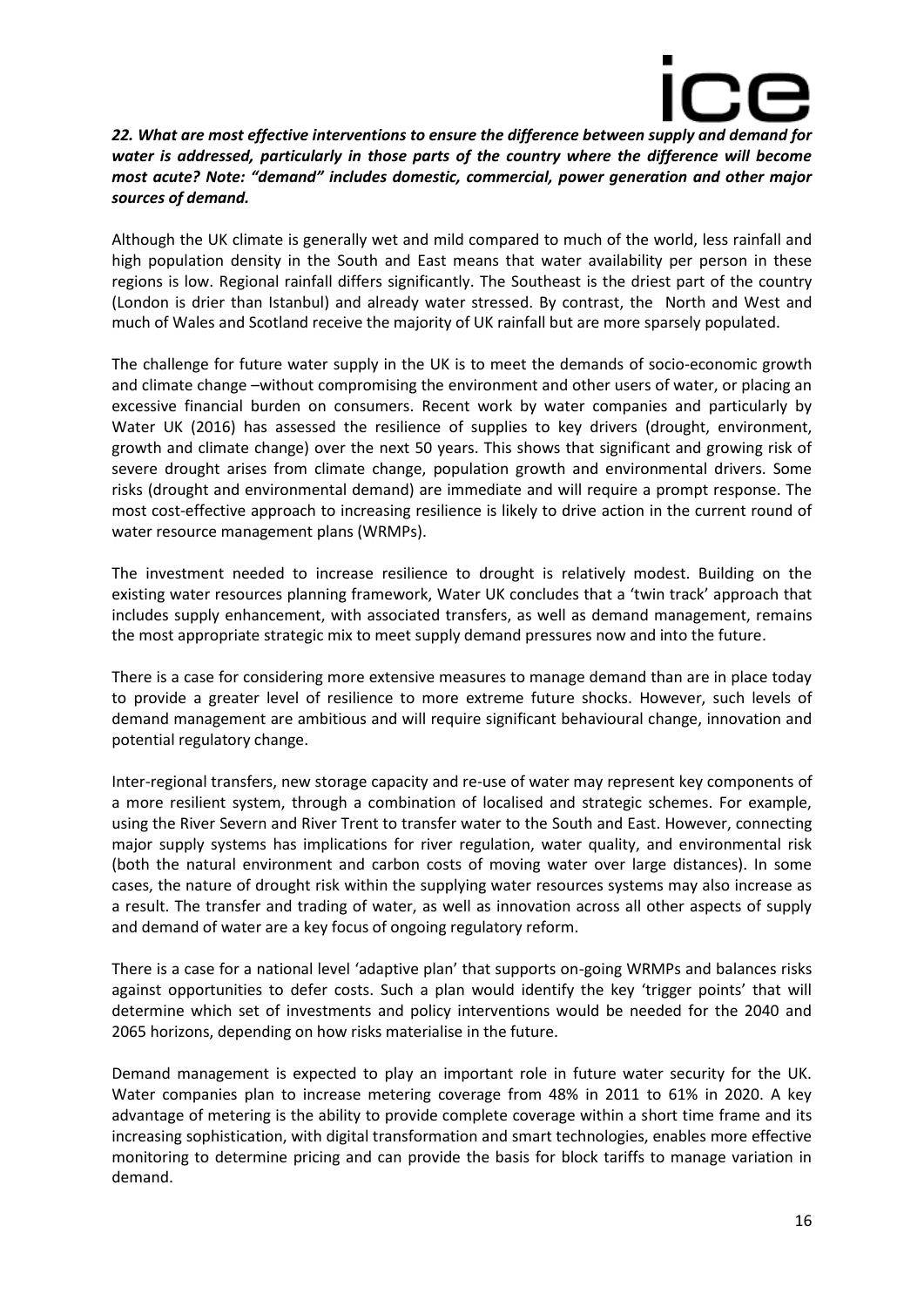

Furthermore, technology that enables users to track their own consumption of infrastructure can induce behavioural change. A potential blocker to the success of consumer behaviour change is price inelasticity of demand for services. Other demand reduction measures include technologies such as grey water re-use and policy measures such as tariffs, water efficiency audits, pay- as –you- save schemes and educational programmes. A less hi-tech method involves designing for reduced point of use consumption - one-cup kettles and half-flush toilets.

Education has a particularly important role for technological roll-outs as it can ensure that the benefits of technologies are fully exploited. Demand management in the delivery of water services is incentivised by mechanisms such as outcome delivery incentives within the 2015-20 period, with additional mechanisms for upstream water trading and sludge management being considered as part of the price control methodology by Ofwat.

#### *23. What are the most effective interventions to ensure that drainage and sewerage capacity is sufficient to meet future demand? Note: this can include, but is not necessarily limited to, governance frameworks across the country.*

The UK enjoys high levels of sewage connectivity compared to the rest of Europe. However, meeting increasing environmental standards together with improved understanding of the fate of contaminants and better detection have driven more challenging wastewater treatment standards and significant investment in new infrastructure, often requiring increased energy and chemical consumption, resulting in higher tariffs for customers.

The energy intensity of wastewater treatment infrastructure also makes it a target for policies to reduce greenhouse gas emissions, such as the 2008 Climate Change Act. The wastewater industry consumes approximately 0.4% of the national energy budget (Ofwat, 2011).

Wastewater management will also be improved by approaches to flood risk management which increase systemic resilience, including sustainable urban drainage schemes (SuDS) and other 'green infrastructure' solutions which provide buffering capacity.

However, total volume of wastewater is still likely to increase, requiring new treatment capacity and acting to increase emissions. In delivery of new wastewater capacity, adoption of new technologies could decrease or retain net energy consumption for wastewater treatment. More energy could be recovered from waste in future. Targeted 'green infrastructure' solutions can be implemented to naturally remove pollutants from watercourses.

Increased centralisation of services could alleviate increasing costs through economies of scale. Wastewater plays an important role in maintaining river flows – smaller sewage works, which might benefit most from centralisation, can be the sole contributor to river flow during dry periods – so there is an environmental cost. This would require planning reforms and an estimated cumulative capital investment of £17.5bn (ITRC 2016). For the time being, decentralised technologies do not achieve the same economic advantages, levels of reliability or purity of effluent.

Further regulatory reform could ensure the implementation of building-level efficiency measures (including demand management). Many new housing developments are being connected through dual wastewater and storm water networks which could contribute to lower per capita costs and lower susceptibility to water quality problems during extreme rainfall events. There is potential – albeit requiring major new investment – to retrofit dual sewer systems. Depending on demographic trends, projected cumulative expenditure on new sewers to 2050 ranges between £20 - 120bn (ITRC 2016).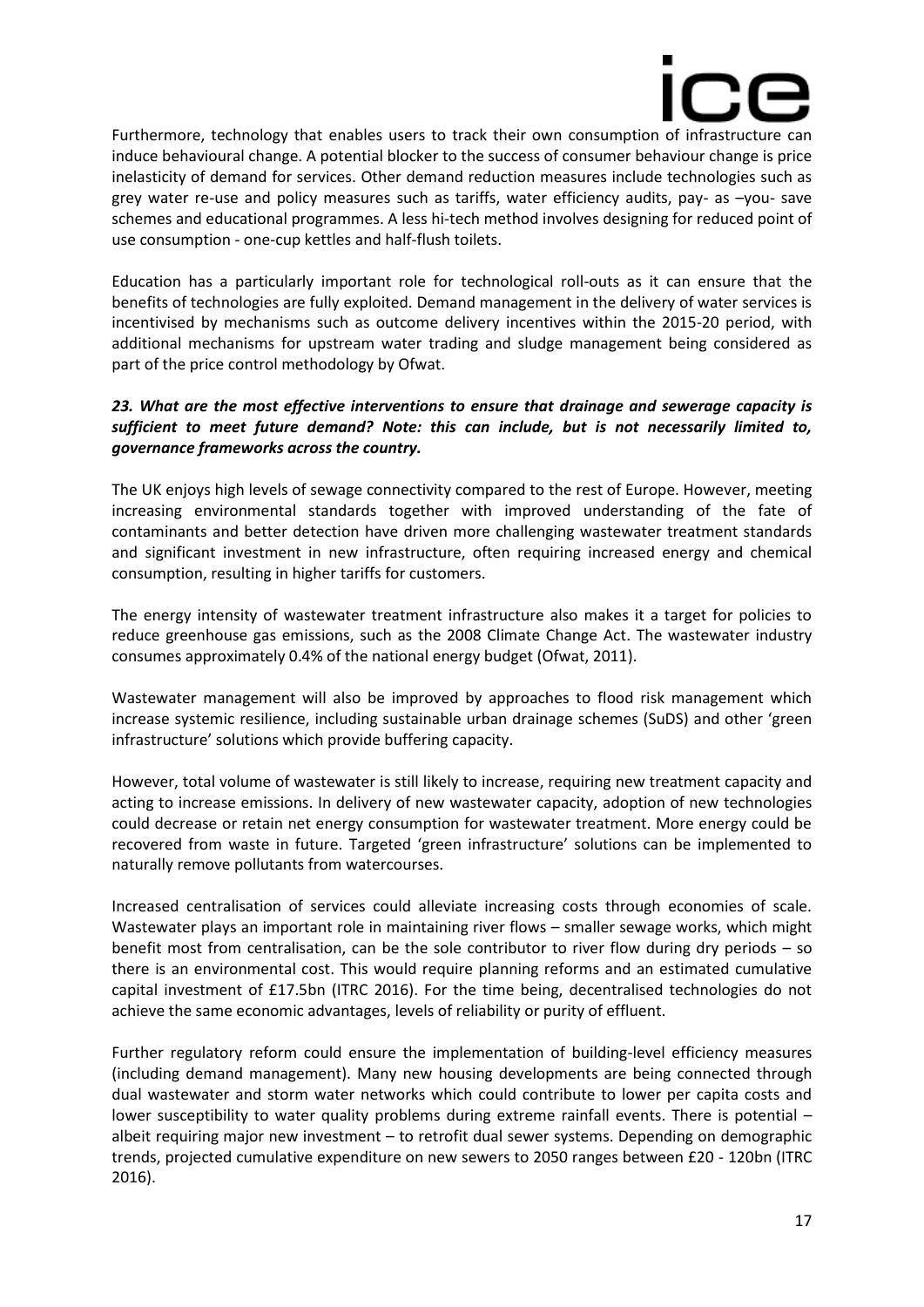# **Flood risk management:**

### *25. What level of flood resilience should the UK aim to achieve, balancing costs, development pressure and the long-term risks posed by climate change?*

Flood resilience is divided into three aspects: resistance, preparation and response, and recovery.

Resistance to flooding may be provided by flood defences at a regional or local level, or by local resistance measures at the level of the individual development plot or property. Flood protection and resistance measures should be implemented where the risk of flooding is high – either because the likely frequency of flooding is high or because the consequence of flooding is high (e.g. critical infrastructure). The level of protection or resistance to flooding should be based on the cost of implementation balanced against the consequential impact of flooding. However, as a general rule, high consequence flooding should be exceptional, that is it should not occur more frequently than once in 200 years on average.

The Environment Agency's long term investment scenarios highlight the cost-beneficial nature of flood risk management solutions. It recommends a programme of investment over the next century to reduce risks where benefits are greater than costs. Modelling shows that a cost-beneficial investment programme will require between £750m and £920m per year on average to maintain a climate-adjusted current level of risk for expected annual damage reduction of 4%-24% in the next 50 years $52$ .

There has been good progress through the combined efforts of the Met Office and the Environment Agency on flood forecasting. This now needs to be matched by effective preparation and response to limit the consequences of flooding. Although Fire and Rescue are usually a primary responder to floods they have no statutory duty to do so. This anomaly should be rectified, but only if Fire and Rescue are adequately resourced to undertake a more effective and proactive role in helping communities to prepare for floods.

Evidence from recent floods shows that flood recovery is poor. Recovery is often hampered by the breakdown of other infrastructure whose availability has been unduly affected by flooding. The inter-dependency of infrastructure is still not well understood. In particular redundancy has been stripped out of infrastructure in the pursuit of efficiency without a full understanding of its impact on resilience. Resilience is not simply about prevention – it is about recovery as well.

In the longer term, flood risk will be affected by two key pressures – development of the built environment and climate change. It is unlikely that England can meet its development needs without new construction in flood risk areas. Such development must meet two conditions. It should not make flood risk worse in other areas, and secondly it should not expose future occupiers of the development to high levels of flood risk. As stated in the recent Environment, Food and Rural Affairs Select Committee report $53$ , these conditions are not met by the current planning process and we believe they should be adopted as standard practice.

The second pressure arises from climate change which is likely to result in more intense summer storms and more prolonged winter storms. There is sufficient information available from climate models to predict at least the scale of the change if not the precise timescale. A more holistic approach to managing flood risk is needed to counteract this threat, treating flood risk management on a catchment scale and engaging the multiple stakeholders that have a part to play. It would be

**<sup>.</sup>** <sup>52</sup> Environment Agency (2014[\) Flood and coastal erosion risk management](https://www.gov.uk/government/uploads/system/uploads/attachment_data/file/381939/FCRM_Long_term_investment_scenarios.pdf) – long-term investment scenarios

<sup>&</sup>lt;sup>53</sup> Efra Select Committee (2016) **Future Flood Prevention**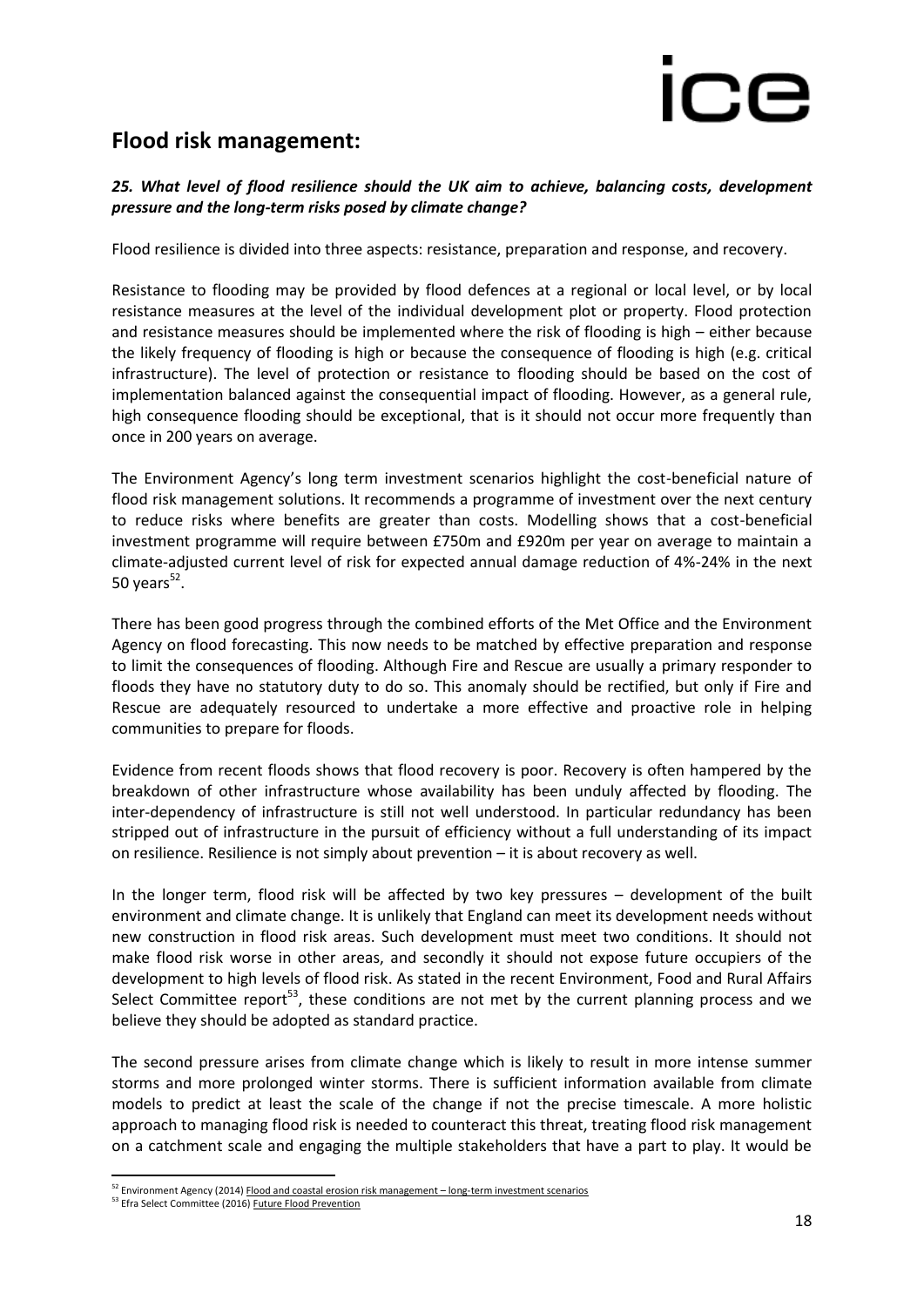

wrong to look at climate change in the context of flood risk only, since it is likely to have an even greater impact on water resource availability, especially in the South East of England. It would be a mistake to address long term flood risk management in the absence of the management of drought, since potential solutions may well prove to be complementary.

*26. What are the merits and limitations of natural flood management schemes and innovative technologies and practices in reducing flood risk? Note: "innovative technologies and practices" can include, but is not necessarily limited to, property level resistance and resilience, temporary defences, advances in predictive asset maintenance and innovative construction materials.*

Natural flood management measures are being promoted as a fresh approach to managing flood risk. Such measures would make use of farm land and other areas to temporarily store water during flood events. They have been shown to be effective on a small scale but so far there appears to be no conclusive evidence to show that they work cost-effectively on a large scale.

The principle of managing flood risk through the provision of additional storage within a catchment is however well established. There a numerous examples of on-line and off-line flood storage schemes along our major rivers and smaller watercourses. The difference with the natural measures proposal is that it distributes such storage over a wide number of sites. If it is to be effective, these sites would need to provide the necessary flood storage volume if they are to be effective.

There is however significant scope for innovation. Moving to a whole catchment approach to flood risk management involving all the necessary stakeholders would be a good first step. As mentioned above, combining the needs of drought management with flood risk management is recommended.

Buildings should be both flood resilient and resistant. Currently many of our buildings suffer unnecessary flood damage due the materials used and the way housing are designed. For example, timber and gypsum take longer to dry out than other materials and plug sockets positioned too close to the floor are unusable post flooding due to damage. Through the Government's property flood resilience action plan<sup>54</sup>, ICE believes all new buildings should be resilient and resistant to flooding and previously flooded buildings should be restored to flood resilient and resistant standards.

In a similar vein, key energy and transport infrastructure assets are inappropriately located in areas prone to flooding without any sensible measures to protect them from the consequence. This is not helped by our approach to mapping the extreme flood outline. It is not simply the area that is flooded but the velocity and depth of flood water that matters.

# **Solid waste:**

### *27. Are financial and regulatory incentives correctly aligned to provide sufficient long-term treatment capacity, to finance innovation, to meet landfill and recycling objectives and to assign responsibility for waste?*

The main financial incentive in the solid waste sector in the UK is the Landfill Tax. Since January 1998, the Treasury has received £14bn in tax receipts – with just under £1bn in 2015 alone. The tax had its annual escalator of £8/tonne suspended in 2014 to allow for a consultation on the level that should apply to waste processed at mechanical treatment plants. This concluded in 2015 but the escalator remains suspended with the landfill tax rate only increasing at RPi.

 $\overline{a}$ <sup>54</sup> Defra (2016[\) The property flood resilience action plan](https://www.gov.uk/government/uploads/system/uploads/attachment_data/file/551615/flood-resilience-bonfield-action-plan-2016.pdf)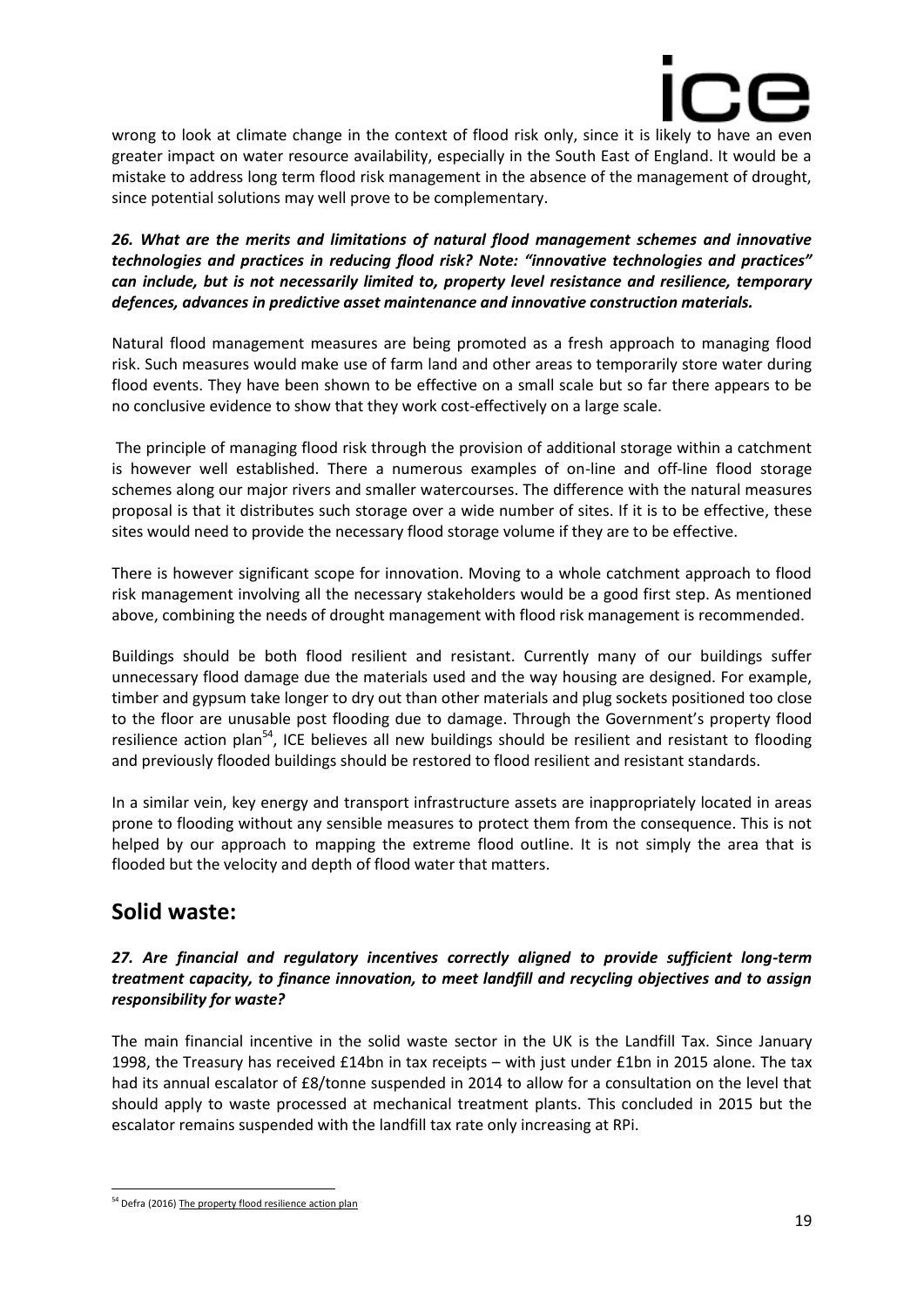

The Landfill Tax has been successful in the primary driver of increasing diverting waste from landfill and consequently increasing recycling rates<sup>55</sup>. Therefore, ICE agrees with organisations such as the Resource Association<sup>56</sup> and CIWM<sup>57</sup> that the escalator should be reinstated.

There also remains a need to intervene directly in recycling itself to offset effects of market fluctuations. This is because collection and recovery processes and maintenance of recyclate quality, is at least partly market driven and as such it is often more economic to instead of recycling send materials to energy from waste plants either in the UK or increasingly, abroad.

Municipal Solid Waste (MSW) recycling rates in England had been increasing steadily from 11% in 2000 to over 40% by 2010 but the rates have plateaued over the past five years and actually fell back from 45% in 2014 to 44% in 2015<sup>58</sup>. In the same time period, Scotland saw an increase in recycling of only 1% to 43%<sup>59</sup>. In comparison, Wales increased from 57% to 61% for the 12 months to the end of June 2016 $^{60}$ .

Unlike the rest of the UK, Wales not only has a comprehensive long-term waste strategy, it has also set statutory waste and recycling targets. To avoid financial penalty, every local authority in Wales must meet recycling and landfill targets that rise gradually to 70% by 2025<sup>61</sup>. With Wales leading the way in recycling in the UK, it suggested that Government in England examines and learns from its experience and focus on creating a policy, regulatory and commercial environment that encourages maximisation of waste prevention and recycling through specific, legislative action.

Material recovery could be enhanced by a re-use and recycling strategy to make better use of existing capacity to recovery – with a potential increase from 18 Mt in 2015 to 21.4 Mt by 2050 $^{62}$ . The UK recycling system should be realigned to include manufacturers, re-processers and recyclers<sup>63</sup>. A step in this direction would be to increase packaging recycling and reuse targets in line with the Circular Economy Package recycling targets for 2025<sup>64</sup>.

In addition to the MSW sector, there is a high potential for recycling and reuse of both Commercial and Industrial (C&I) construction and demolition (C&D) waste, not least because the amount produced in these sectors far outstrips that managed by local authorities $^{65}$ .

The construction sector is currently outperforming many other sectors for recovery of materials. The UK generated an estimated 46 Mt of construction waste in 2012. Some 45 Mt of this was nonhazardous, 39 Mt of which was recovered – a rate of 87%.

The UK has made significant progress in this over the past decade: concepts such as design for manufacture and assembly, building information modelling, and the circular economy are all having a positive impact, but there should be more focus on the whole lifespan of a development.

As outlined in Defra's Waste Management Plan for England<sup>66</sup>, in managing waste to support the economy and protect the environment, much has been done but much remains to be done:

1

<sup>&</sup>lt;sup>55</sup> HMRC (2016[\) Landfill Tax: Increase in Rates](https://www.gov.uk/government/publications/landfill-tax-increase-in-rates/landfill-tax-increase-in-rates#policy-objective)

ERESOURCE ASSOCIATION (2014[\) Response to Budget 2014](http://www.resourceassociation.com/news/resource-association-response-budget-2014-%E2%80%93-picking-out-%E2%80%98nuggets-value%E2%80%99-another-thin-budget)

<sup>57</sup> CIWM (2014[\) Survey Finds Respondents In Favour Of Landfill Tax Rise](http://www.ciwm-journal.co.uk/industry-in-favour-of-landfill-tax-rising-to-100-and-beyond-ciwm-survey-finds/)

<sup>&</sup>lt;sup>58</sup> DEFRA (2016[\) Statistics on waste managed by local authorities in England in 2015/16](https://www.gov.uk/government/uploads/system/uploads/attachment_data/file/577716/FINAL_Stats_Notice_Nov_2016.pdf)

 $59$  SEPA (2016) Household waste – [Summary data 2015](https://www.sepa.org.uk/media/219489/2015-household-waste-summary-data-with-commentary.pdf)

<sup>60</sup> Welsh Government (2016: 1[\) Local authority municipal waste management, April](http://gov.wales/docs/statistics/2016/161215-local-authority-municipal-waste-management-april-june-2016-en.pdf) – June 2016 (provisional)

<sup>&</sup>lt;sup>61</sup> WLGA-CILC (unknown date[\) Waste](http://www.wlga.gov.uk/waste)

<sup>&</sup>lt;sup>62</sup> ITRC (2016) in ICE (2016[\) National Needs Assessment: A Vision for UK Infrastructure](https://www.ice.org.uk/getattachment/media-and-policy/policy/national-needs-assessment-a-vision-for-uk-infrastr/National-Needs-Assessment-PDF-(1).pdf.aspx)

<sup>&</sup>lt;sup>63</sup> ICE (2016[\) National Needs Assessment: A Vision for UK Infrastructure](https://www.ice.org.uk/getattachment/media-and-policy/policy/national-needs-assessment-a-vision-for-uk-infrastr/National-Needs-Assessment-PDF-(1).pdf.aspx)

<sup>&</sup>lt;sup>64</sup> Option 2 in DEFRA (2016) Consultation on changes to packaging recycling business targets for paper, steel, aluminium, wood and overall recovery and [recycling for 2018-20](https://consult.defra.gov.uk/waste/packagingtargets2018-20/supporting_documents/Packaging%20Targets%20Consultation%20Doc%202016%20final.pdf)

Data for C&I waste arisings in England are not regularly collected. The most recent data is from the 2009 'Commercial and Industrial Waste Generation and Management Survey'. In the 2009 survey, arisings were 48Mt compared to 24 Mt of MSW. See DEFRA (2013[\) Forecasting 2020 Waste Arisings and Treatment](https://www.gov.uk/government/uploads/system/uploads/attachment_data/file/251567/pb13883-forecasting-2020-waste-arisings-131017.pdf)  [Capacity](https://www.gov.uk/government/uploads/system/uploads/attachment_data/file/251567/pb13883-forecasting-2020-waste-arisings-131017.pdf)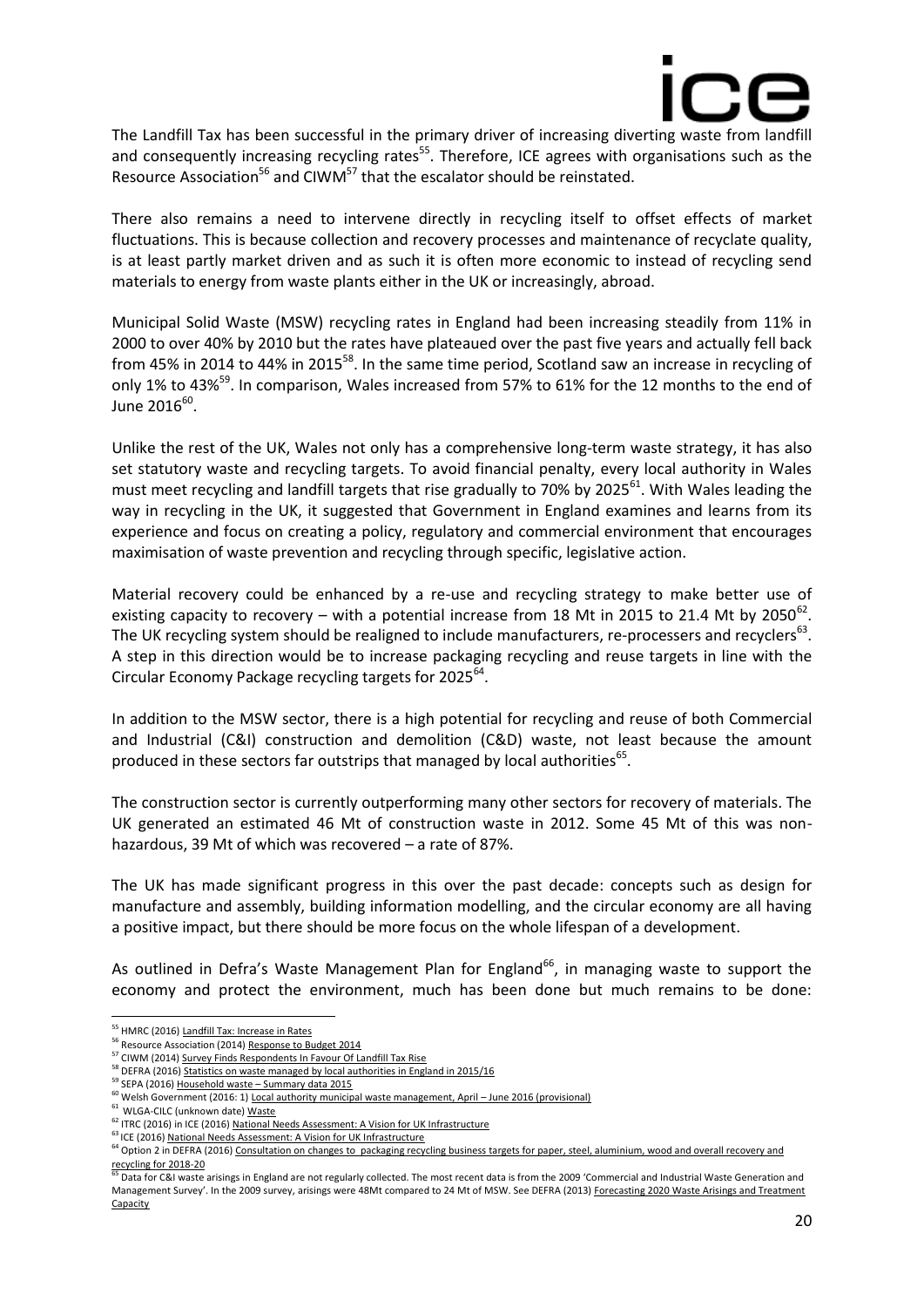

population increase, rising consumption, climate change and raw material supply risks are combining to increase pressure on resources resulting in rising - but volatile - prices and supply risks.

Waste minimisation is the most straightforward strategy to reduce the cost and environmental impact of waste management. It should be deployed alongside strategies for re-use and recovery. An ambitious strategy could reduce total waste produced to 22 Mt in  $2050^{67}$  and significantly decrease carbon dioxide emissions and costs associated with waste collection and treatment. Measures including designing in recyclability, designing out waste, light-weighting and eco-packaging will result in a reduction in overall volume of waste.

*28. What are the barriers to achieving a more circular economy? What would the costs and benefits (private and social) be? Note: A "circular economy" is an alternative to a traditional 'linear economy' (i.e. make, use, dispose) in which products are designed and packaged to minimise waste, and resources are kept in use for as long as possible, e.g. through re-use, recycling and greater recovery of materials through the waste management process*

A circular economy where opportunities for recycling are maximised and all residual waste may be sent for energy recovery rather than landfill is estimated by the Environmental Services Association to require a further  $£5$ bn investment<sup>68</sup>. An aggregated services model, such as that proposed by Viridor<sup>69</sup>, can contribute to the development of progressive policies in recycling and resources and realising economic benefits (productivity, employment and business growth) of a circular economy.

The establishment of a circular economy will require leadership from policymakers, embedding the idea across government, for example through broadening the ban on sending materials to either landfill and developing minimum reuse/recycling targets as set out as 'Option 2' in DEFRA's recent packaging recycling consultation.<sup>70</sup>

At present, the market process fails to emphasise the total first lifetime costs of a product and structure such as purchase, running costs and repairs, or identify the value remaining at the end of a product's first life. For example, capital and running costs may not be borne by the same party, thereby driving lower initial costs at the expense of full life costs.

As such, there is little incentive for designers and constructers to design and build in minimised total first lifetime costs, or to maximise the value and reusability of the product/structure at the end of that lifetime use, for example through design for disassembly in the construction sector<sup>71</sup>. Broadening the use of leasing or pay-per-use would address this but has failed to find traction, especially in the domestic market

While data for MSW is reasonably well recorded, in the C&I sector – estimated to produce around double the annual tonnage of  $MSW<sup>72</sup>$  – the available figures are outdated and often inaccurate. Without rigorous data, resource management (and, it follows, a circular economy) becomes difficult to implement. This not only affects investment in the waste sector but also has negative effects on other sectors, for example by creating uncertainty for EfW and associated combined heat and power operators.

**.** 

 $69$  Ibid.

<sup>&</sup>lt;sup>66</sup> Defra (2013)'<u>Waste Management Plan for England</u>

<sup>&</sup>lt;sup>67</sup> ICE (2016[\) National Needs Assessment: A Vision for UK Infrastructure](https://www.ice.org.uk/getattachment/media-and-policy/policy/national-needs-assessment-a-vision-for-uk-infrastr/National-Needs-Assessment-PDF-(1).pdf.aspx)

 $68$  Ibid.

<sup>&</sup>lt;sup>70</sup> DEFRA (2016) Consultation on changes to packaging recycling business targets for paper, steel, aluminium, wood and overall recovery and recycling for

[<sup>2018-20</sup>](https://consult.defra.gov.uk/waste/packagingtargets2018-20/supporting_documents/Packaging%20Targets%20Consultation%20Doc%202016%20final.pdf) <sup>71</sup> Rios et al (2015[\) Design for Disassembly and Deconstruction -](http://www.sciencedirect.com/science/article/pii/S1877705815021402) Challenges and Opportunities

<sup>&</sup>lt;sup>72</sup> DEFRA (2013[\) Forecasting 2020 Waste Arisings and Treatment Capacity](https://www.gov.uk/government/uploads/system/uploads/attachment_data/file/251567/pb13883-forecasting-2020-waste-arisings-131017.pdf)